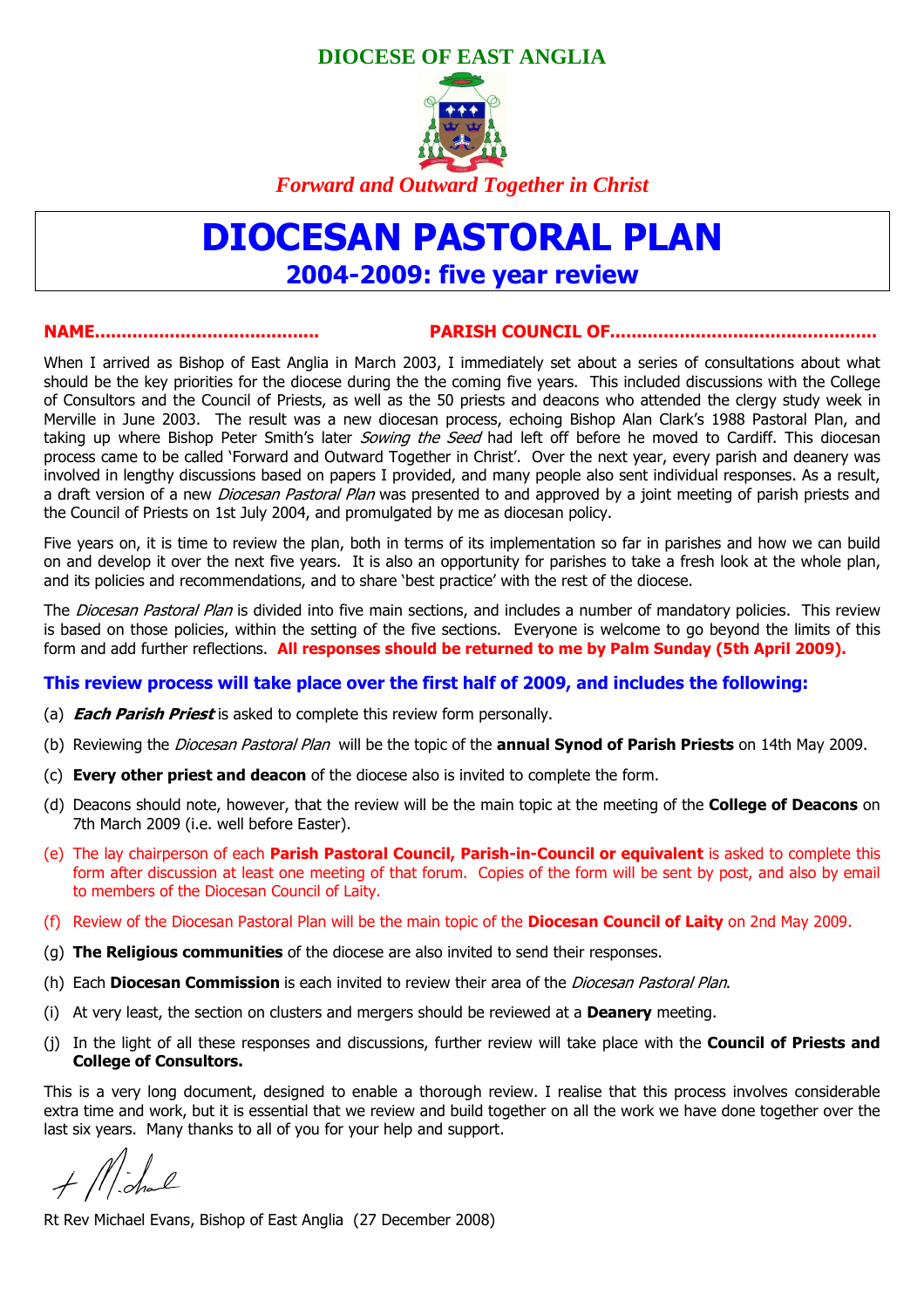# SECTION 1: A COMMUNITY OF WELCOME

**MAKING WELCOME** (see *Diocesan Pastoral Plan* pp. 8-20)

**'Our diocesan policy is that the diocesan family and every parish community should be pro-actively welcoming to all. Every parish is asked to explore the very heart of the way in which it welcomes all. Hospitality must be our special care.'** 

Over the last five years, what has been introduced or tried in your parish to welcome the following people? Please give details, and highlight things which have worked well.

**Newcomers** (see *Diocesan Pastoral Plan p. 11*)

### Have any of the following actions, as recommended on DPP p. 11, been implemented?

- 'Welcome' sign outside church
- Multi-lingual 'Welcome' poster inside church
- ❖ Welcome leaflets

֧֞֝֬֝֬֝֬֝֬֝֬֝֬

- ❖ Welcome packs
- Welcome card posted to newcomers
- Visit from parish clergy to newcomers
- House Blessing offered
- Social events for newcomers

Any other actions or comments? What 'best practice' can your parish share with others?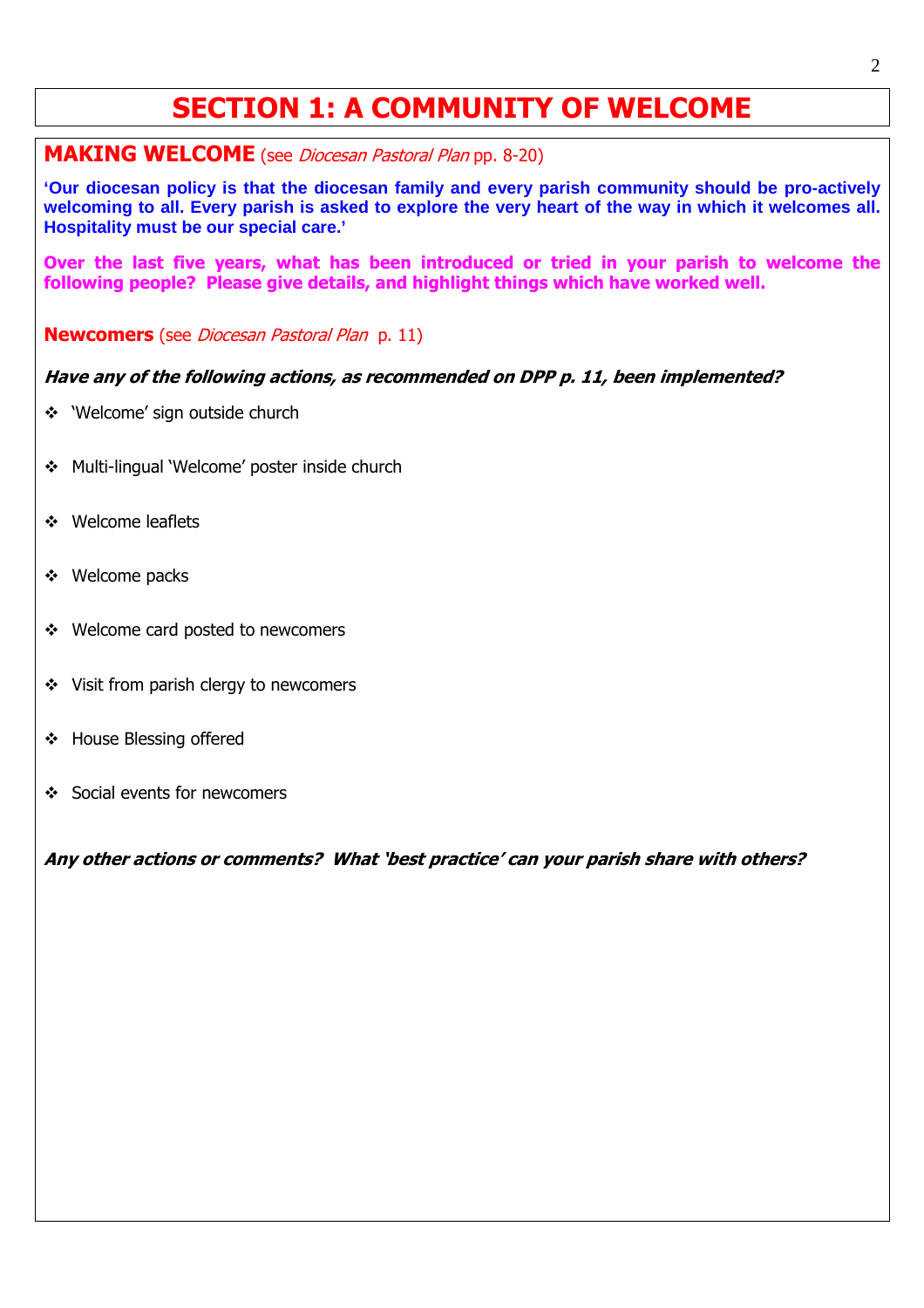# Less-active ('lapsed') Catholics (DPP pp. 13-14)

# Have any of the following actions, as recommended on DPP pp. 13-14, been implemented?

- Distribution of diocesan 'Coming Home' leaflet
- Parish outreach programme to lapsed
- Parish newsletter distributed to lapsed
- Christmas/Easter cards distributed with Mass times
- Occasional welcome adverts in local newspapers
- Informal 'come and see' evenings

Any other actions or comments? What 'best practice' can your parish share with others?

#### People from other countries and cultures (DPP p. 15)

# Have any of the following actions, as recommended on DPP p. 15, been implemented?

\_\_\_\_\_\_\_\_\_\_\_\_\_\_\_\_\_\_\_\_\_\_\_\_\_\_\_\_\_\_\_\_\_\_\_\_\_\_\_\_\_\_\_\_\_\_\_\_\_\_\_\_\_\_\_\_\_\_\_\_\_\_\_\_\_\_\_\_\_\_\_\_\_\_\_\_\_\_\_\_\_\_\_\_\_\_\_\_\_

- Copies of Scripture readings available in different languages
- All or part of readings at Mass read in other languages as well as in English
- \* 'Welcome' sign church in other languages
- ❖ Liturgical songs in other languages
- $\div$  English classes for migrants
- Parish celebrations of other culture's festivals

Any other actions or comments? What 'best practice' can your parish share with others?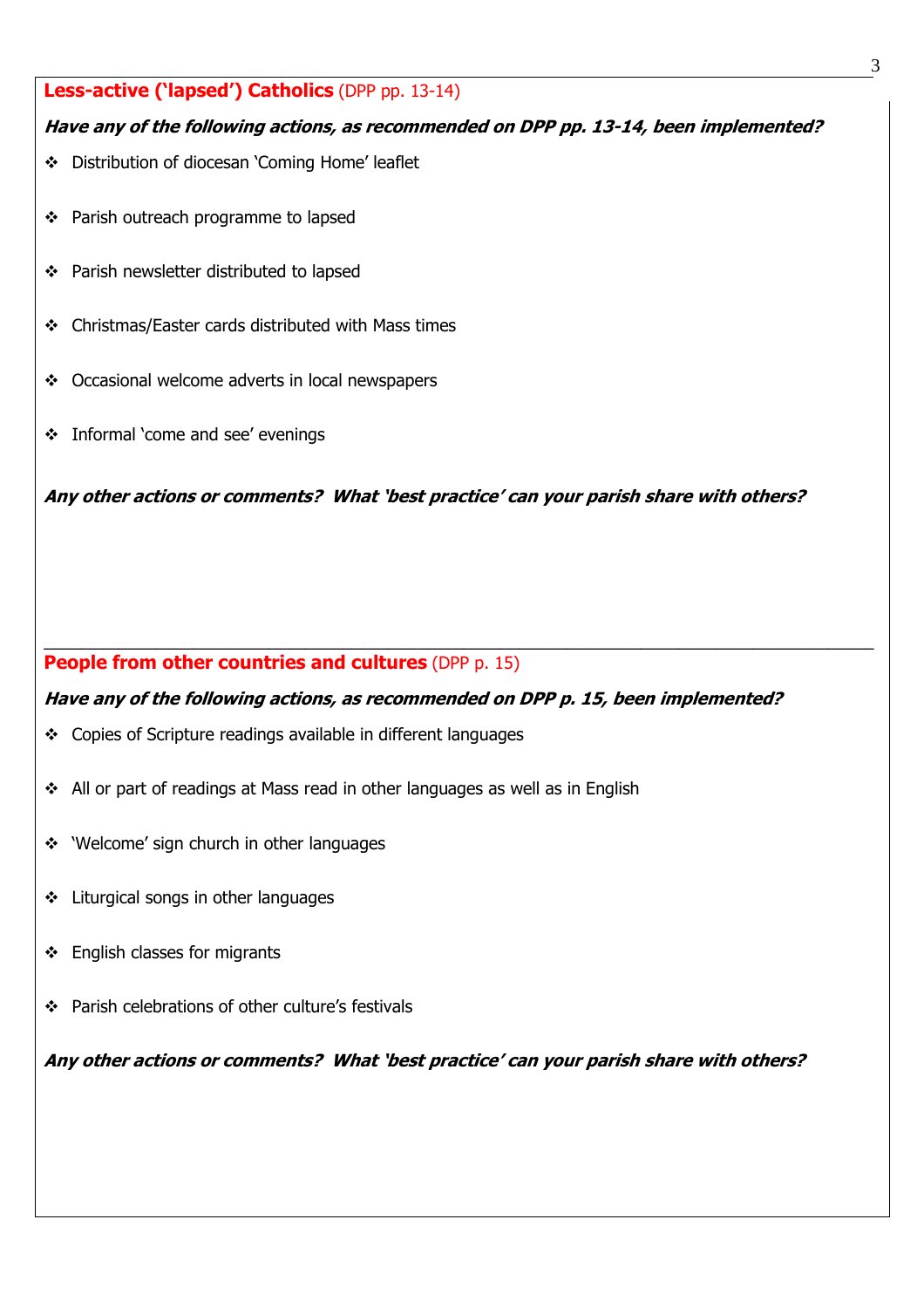# **People with disabilities (DPP p. 16)**

### Have any of the following actions, as recommended on DPP p. 16, been implemented?

- Identify individuals responsible for implementing Disability Implementation Act
- Full audit of facilities and activities to ensure access for people with disabilities
- \* Make reasonable adjustments to ensure liturgy & community life is accessible to disabled people
- \* Include parishioners with disabilities, seeking to remove all barriers
- $\cdot$  Involve people with disabilities in ministries

Any other actions or comments? What 'best practice' can your parish share with others?

# Older people, the sick & the housebound (DPP p. 17)

### Have any of the following actions, as recommended on DPP p. 17, been implemented?

\_\_\_\_\_\_\_\_\_\_\_\_\_\_\_\_\_\_\_\_\_\_\_\_\_\_\_\_\_\_\_\_\_\_\_\_\_\_\_\_\_\_\_\_\_\_\_\_\_\_\_\_\_\_\_\_\_\_\_\_\_\_\_\_\_\_\_\_\_\_\_\_\_\_\_\_\_\_\_\_\_\_\_\_\_\_\_\_\_

- ❖ Home visits
- Holy Communion to housebound
- Social events for older parishioners
- \* Parish newsletters & magazines, and diocesan newspaper, to housebound
- Tapes of Sunday Mass to housebound

Any other actions or comments? What 'best practice' can your parish share with others?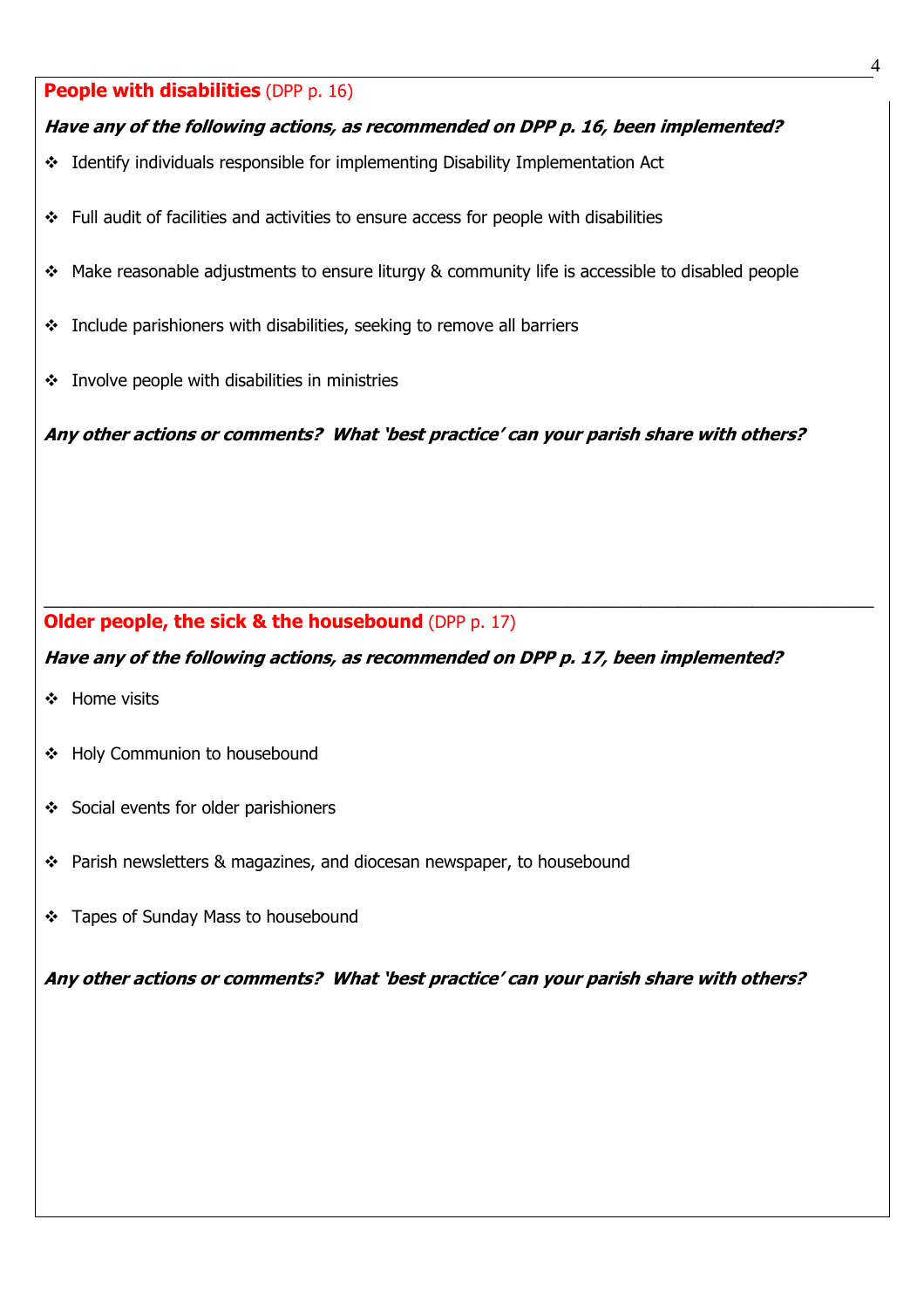# **Children and young people (DPP pp. 17-19)**

# Have any of the following actions, as recommended on DPP p. 17-19, been implemented?

- \* Involve children and young people as fully as possible in ordinary Sunday Mass
- $\div$  Build up group of parish altar servers (recruit, social events, etc)
- Make full use of options and flexibility allowed by *Directory for Masses with Children (1973)*
- ❖ Children's Liturgy Group when appropriate
- \* Reasonably regular Youth Masses (see *Diocesan Pastoral Plan* pp. 67-68)
- \* Youth activities for pre-school and primary school children
- $\div$  Regular youth activities when enough young people
- Encourage and enable attendance at diocesan youth events
- Catechesis for children not at Catholic schools
- \* Parish member of Diocesan Youth Council (aged 16-21)

Any other actions or comments? What 'best practice' can your parish share with others?

A renewed Diocesan Youth Service has been established since the diocesan process began in 2003. What is your assessment of that service? How would you like to see it developed (while accepting the limits of personnel and finance)?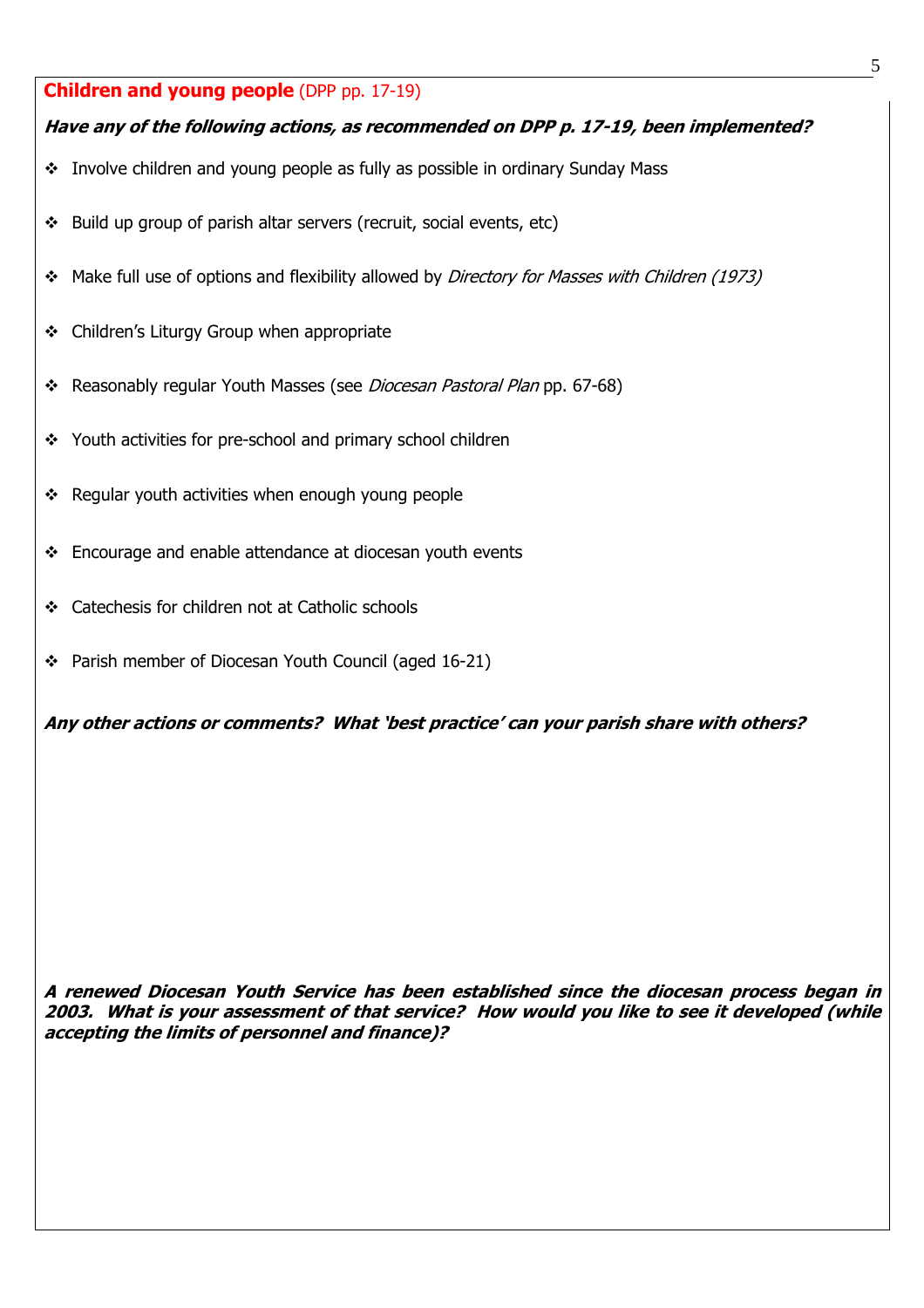#### **Single people** (DPP p. 19)

### Have any of the following actions, as recommended on DPP p. 19, been implemented?

- ❖ Social events which ease involvement by single people
- ❖ Special care for the widowed and bereaved
- ❖ Special care for single parents

Any other actions or comments? What 'best practice' can your parish share with others?

#### The separated and divorced (DPP pp. 19-20)

Have any actions been implemented to ease involvement in parish life of the separated and divorced, within the norms of the Catholic Church? What 'best practice' can you share with others?

\_\_\_\_\_\_\_\_\_\_\_\_\_\_\_\_\_\_\_\_\_\_\_\_\_\_\_\_\_\_\_\_\_\_\_\_\_\_\_\_\_\_\_\_\_\_\_\_\_\_\_\_\_\_\_\_\_\_\_\_\_\_\_\_\_\_\_\_\_\_\_\_\_\_\_\_\_\_\_\_\_\_\_\_\_\_\_\_\_

#### **WELCOME AT MASS**

**'It is at Sunday Mass that our Catholic welcome must be most powerfully evident and experienced: before Mass, during Mass and after Mass.'** 

Have any of the following actions, as recommended on DPP p. 12, been implemented?

- Welcomers at Sunday Mass
- Ushers if helpful
- \* Clergy greeting people at door after Mass
- \* Hospitality after Mass (Tea/Coffee, etc)
- $\div$  Care re welcoming ambience of the church (lighting, heating, sound, etc)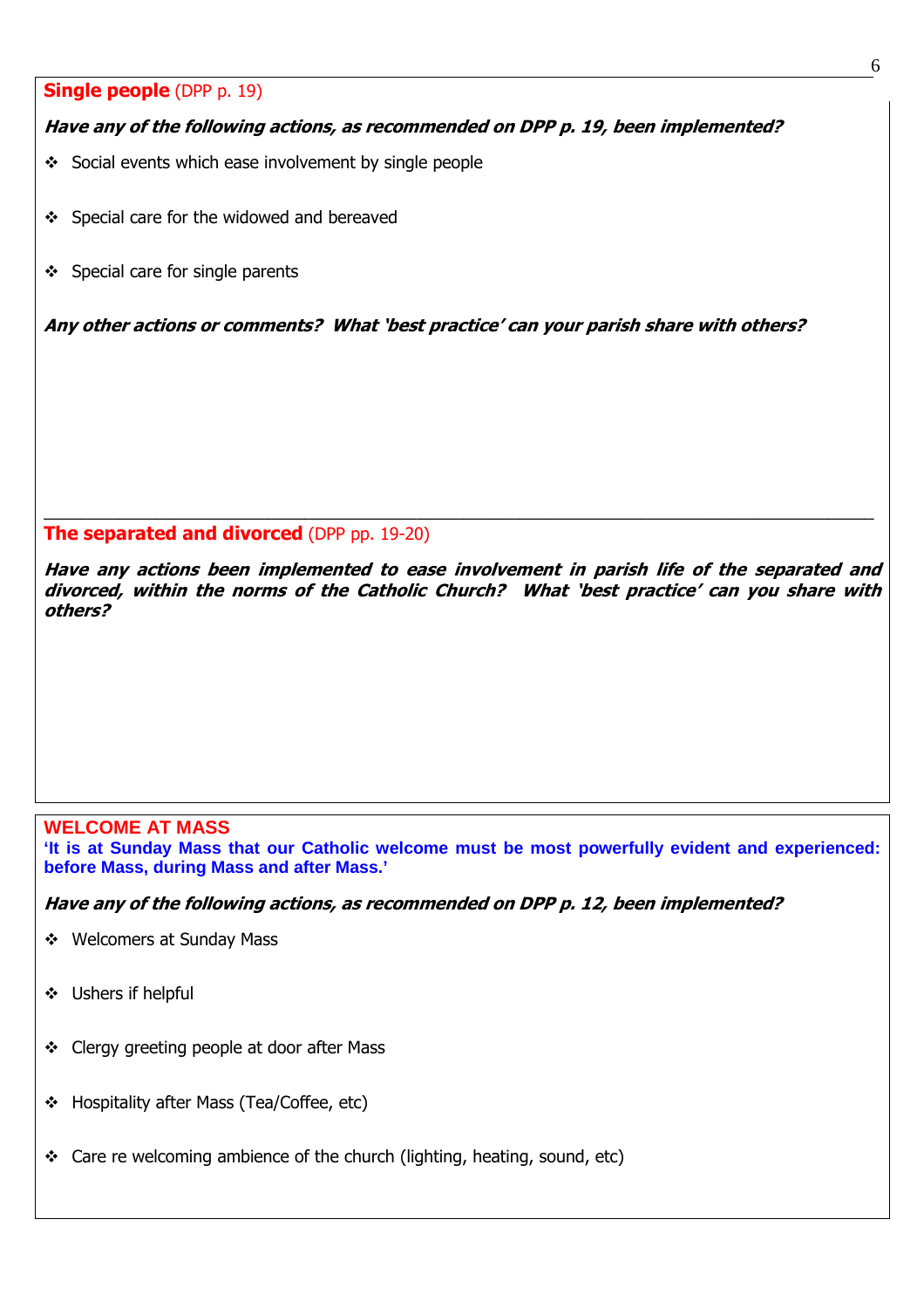Any other actions or comments? What 'best practice' can your parish share with others?

# SECTION 2: A COMMUNITY OF MISSION

#### PROCLAIMING THE GOOD NEWS OF JESUS CHRIST (see DPP pp. 3, 6, 20-26) **'East Anglia is mission territory, and the Church of Christ is by nature missionary. Whatever else we do and develop in our diocese, our God-given mission to bring the Good News of Jesus Christ to everyone in our region must remain our first priority.'**

ׇ֞֘

Evangelisation lies at the very heart of the *Diocesan Pastoral Plan*, and of the nature and missioon of the church at parish, diocesan and universal level.

Besides building up parish communities which are welcoming and caring, which celebrate the Mystery of Christ in the Eucharist and other sacraments, and which proclaim the Gospel by their radiant witness, the call to mission also involves going 'outward' with the Gospel message, to the 'unchurched', to newcomers, to residents in new housing developments - to all who have yet to hear and respond to the Good News.

### What 'outward' evangelising actions has your parish implemented over the last five years? What 'best practice' can your parish share with others?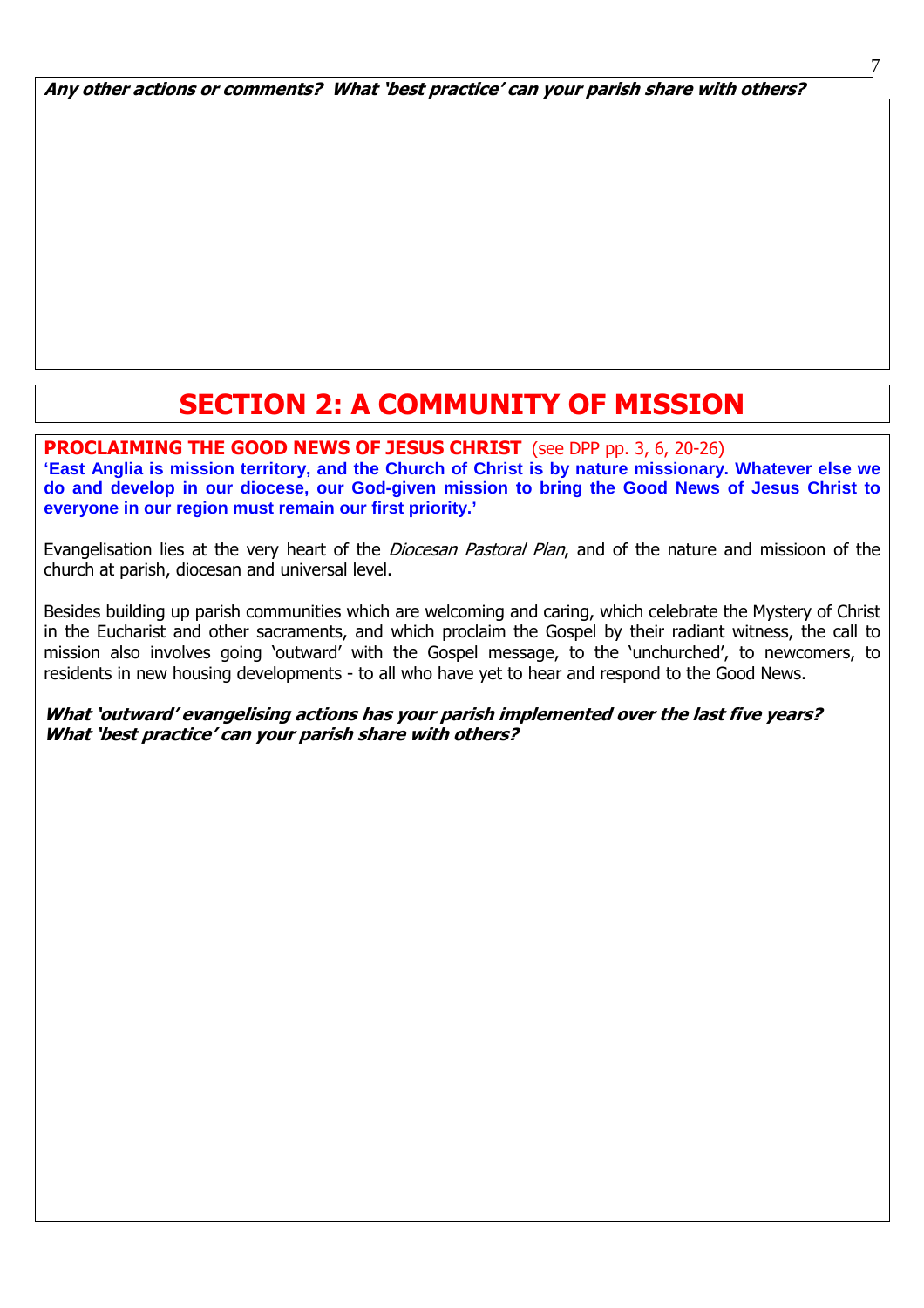# 'A beacon of care and loving-kindness': CARING FOR THOSE IN NEED (see DPP pp. 22-23)

**'It is diocesan policy that every parish community should be involved in some practical way in care for the poor and needy of their locality.'** 

# Have any of the following actions, as recommended on DPP p. 12, been implemented?

- ❖ SVP to be encouraged and supported
- Creation of new caring group if needed (i.e. other than SVP, etc)
- Ensure visiting of the sick
- ❖ Ministries to support the bereaved
- Lay hospital visitors
- ❖ Lay prison visitors

ׇ֞֘

Practical care for the homeless

Any other actions or comments? What 'best practice' can your parish share with others?

# 'A beacon of justice': WORKING FOR JUSTICE AND PEACE (see DPP pp. 24-25)

**'It is diocesan policy that every parish should be actively involved in some way in work for justice and peace. This could be co-ordinated by a group (e.g. Justice & Peace Group, Human Rights Group), but the whole parish should be involved as fully as possible.'** 

# Have any of the following actions, as recommended on DPP p. 12, been implemented?

- \* Active parish support for promoting sacredness of human life from conception 'from womb to tomb'
- Support for LIFE in particular
- Growing support for CAFOD
- Regular sale and use of fairly-traded goods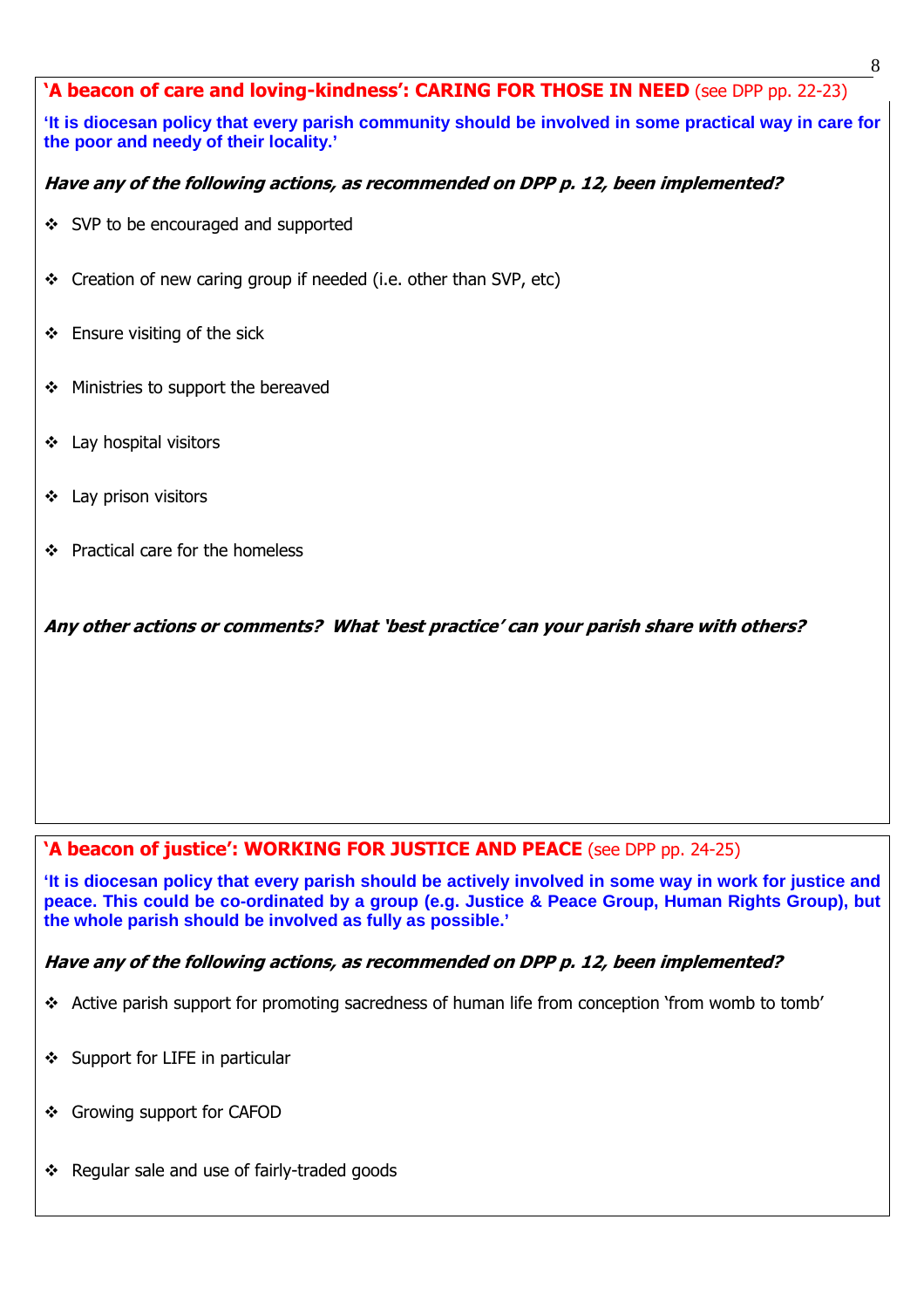| 9                                                                                                                                                                                                                                                                      |  |  |  |  |  |
|------------------------------------------------------------------------------------------------------------------------------------------------------------------------------------------------------------------------------------------------------------------------|--|--|--|--|--|
| ❖ Support for asylum seekers and refugees                                                                                                                                                                                                                              |  |  |  |  |  |
| ❖ Action on environmental issues                                                                                                                                                                                                                                       |  |  |  |  |  |
| Any other actions or comments? What 'best practice' can your parish share with others?                                                                                                                                                                                 |  |  |  |  |  |
|                                                                                                                                                                                                                                                                        |  |  |  |  |  |
|                                                                                                                                                                                                                                                                        |  |  |  |  |  |
|                                                                                                                                                                                                                                                                        |  |  |  |  |  |
| <b>BUILDING BRIDGES: overseas links</b> (see DPP p. 25)                                                                                                                                                                                                                |  |  |  |  |  |
| 'Our diocesan 'twinnings' with the Apostolic Prefecture of Battambang in Cambodia, and the Latin<br>Patriarchate of Jerusalem, are integral to our diocesan life as we move 'Forward and Outward<br>Together'. These links will be reviewed after five years in 2009.' |  |  |  |  |  |
| Is your parish twinned with a parish or community in either the Holy Land or Cambodia?                                                                                                                                                                                 |  |  |  |  |  |
| If 'YES', with which parish or community?                                                                                                                                                                                                                              |  |  |  |  |  |
| Please assess the present level of involvement and communication.                                                                                                                                                                                                      |  |  |  |  |  |
|                                                                                                                                                                                                                                                                        |  |  |  |  |  |
|                                                                                                                                                                                                                                                                        |  |  |  |  |  |
|                                                                                                                                                                                                                                                                        |  |  |  |  |  |
| Are you happy for your parish link to continue?                                                                                                                                                                                                                        |  |  |  |  |  |
| If 'YES', how can it best be carried forward?                                                                                                                                                                                                                          |  |  |  |  |  |
|                                                                                                                                                                                                                                                                        |  |  |  |  |  |
|                                                                                                                                                                                                                                                                        |  |  |  |  |  |
| If your parish is twinned or linked with a parish or project other than Cambodia or the Holy Land,                                                                                                                                                                     |  |  |  |  |  |
| please give details.                                                                                                                                                                                                                                                   |  |  |  |  |  |
|                                                                                                                                                                                                                                                                        |  |  |  |  |  |
| If you have no current parish overseas link, is your parish interested to establish a new link with either the<br>Holy Land or Cambodia? If 'YES', which is your preference?                                                                                           |  |  |  |  |  |
|                                                                                                                                                                                                                                                                        |  |  |  |  |  |
|                                                                                                                                                                                                                                                                        |  |  |  |  |  |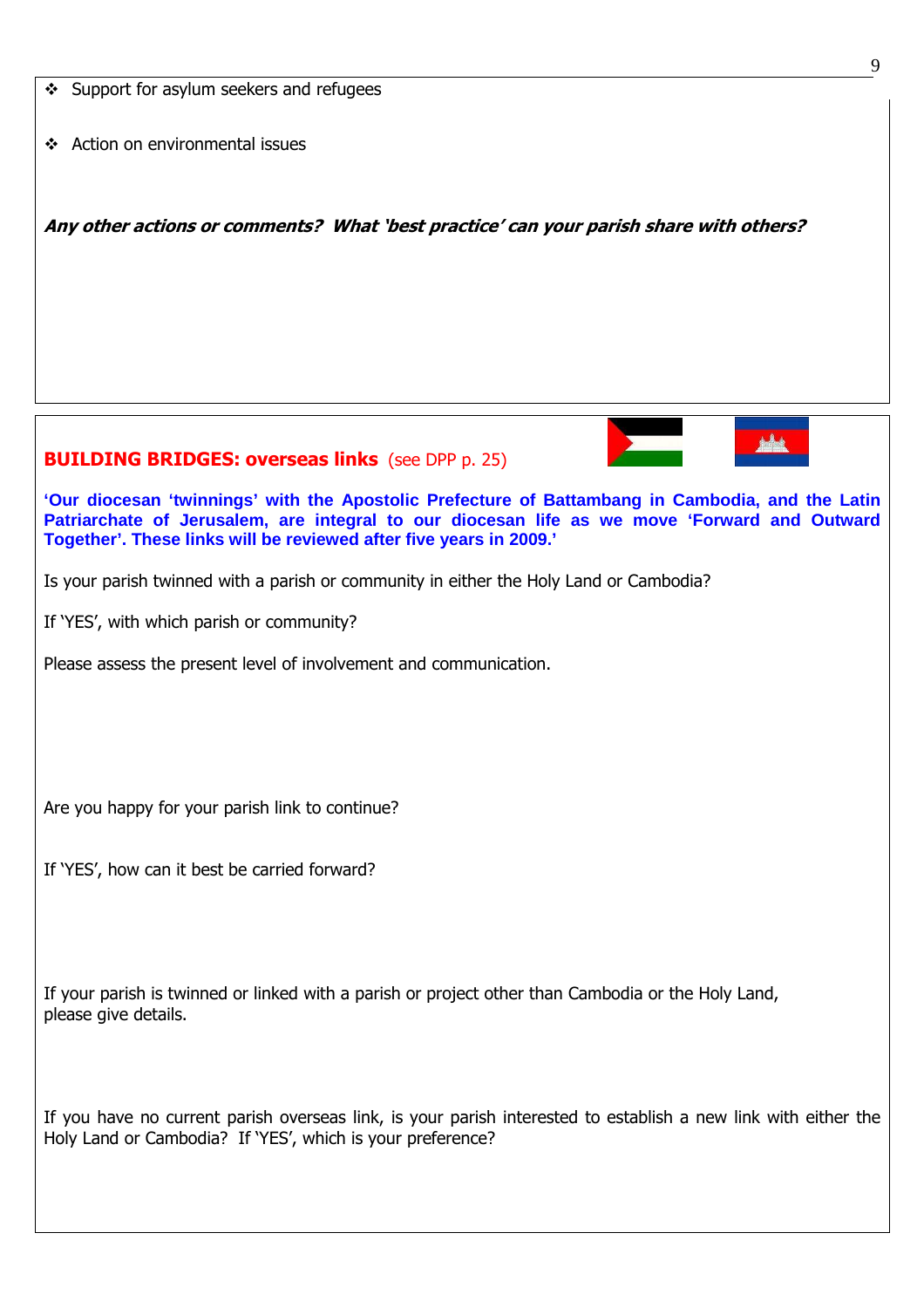Overall, are you happy for the diocesan double twinning with the Latin Patriarch of Jerusalem and the Apostolic Prefecture of Battambang, Cambodia, to continue for another five years?

YES……… NO…….. If 'NO', please give reasons:

Any further comments on this 'outward' aspect of our diocesan life?

'A beacon of light for all': COMMUNICATING THE GOOD NEWS (see DPP p. 25)

**'Every parish is to appoint a Parish Communications Officer. He or she will be responsible for proactive contact with local media (especially local newspapers) in order to achieve coverage for 'good news' parish events.'** 

Have any of the following actions, as recommended on DPP p. 12, been implemented?

- Each parish to appoint a Communications Officer
- Develop pro-active relationships with local press, radio & TV
- $\div$  Develop parish website

ׇ֞֘

- Make use of "What's on?" and church news sections of local newspapers
- \* Place notice of Mass times in local hotels, quest houses, caravan parks, etc

Any other actions or comments? What 'best practice' can your parish share with others?

# SECTION 3: TOGETHER IN TRUST AND PARTNERSHIP

# ONE PARISH TOGETHER (see DPP pp. 9-10, 28)

**'A fundamental principle is that there are to be no 'priest-less' parishes in our diocese. However we organise our diocese in the future, developing lay leadership of local Catholic communities and enhancing the role played by permanent deacons, every community will be entrusted to the servant leadership of a priest appointed by the bishop as 'canonical pastor'.**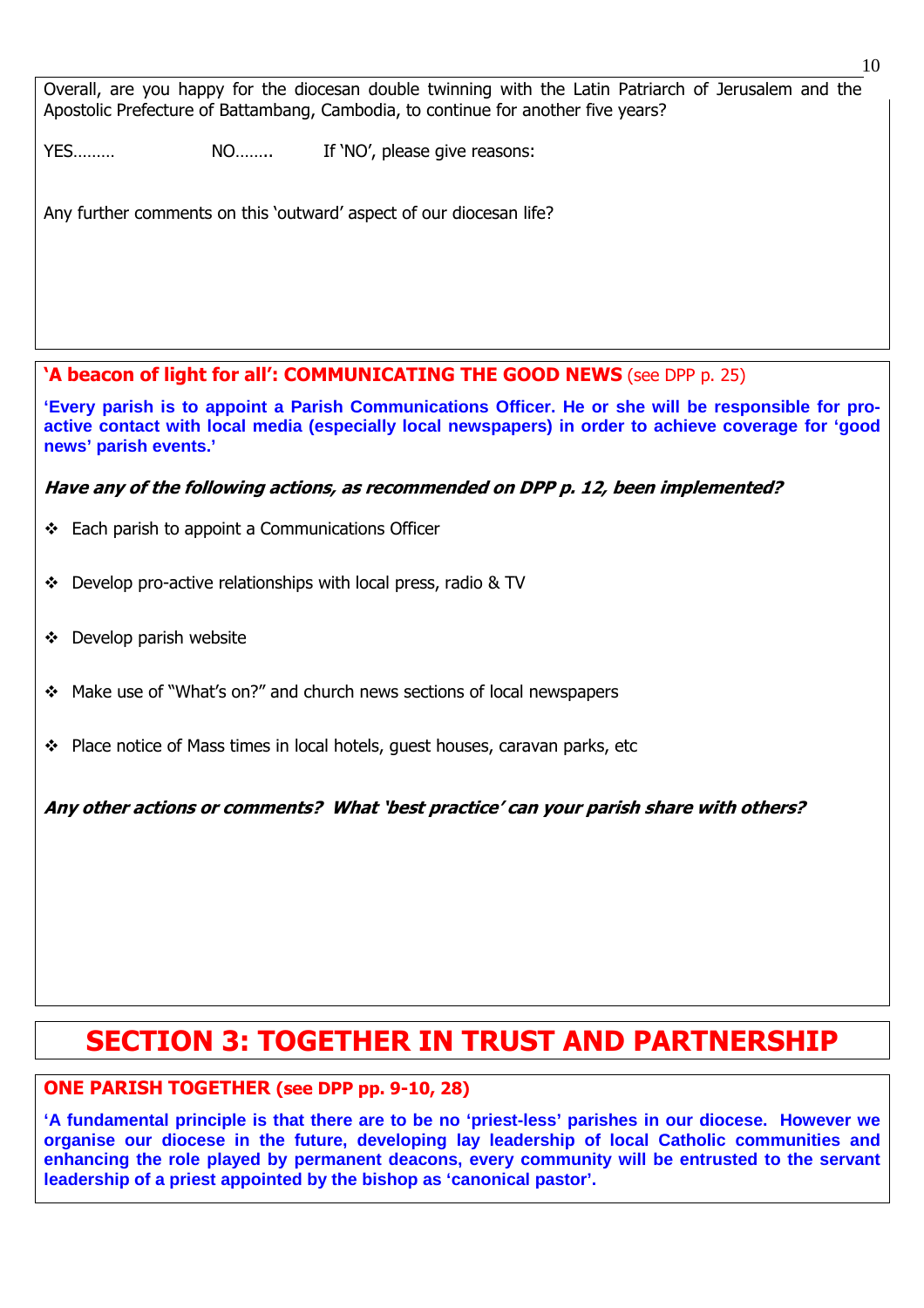**Each parish is a network or 'cluster' of communities. Some parishes have more than one place of worship, and this will probably be the norm in the future with fewer priests. No matter how strong and distinctive those communities may be, each is a fully integral part of a single parish family served and led by its parish priest. No matter how many places of worship there are in a parish, the whole community should see the one parish church, after which the parish is called, as its centre. This understanding is reflected in the revised way of listing places of worship in the Diocesan Year Book (from 2005).'** 

What has been achieved over the last five years in drawing together the different worshipping communities in your parish?

Has any consideration been given to the 'Parish Links Scheme' outlined on p. 66?

If so, what has been the result?

Any other actions or comments? What 'best practice' can your parish share with others?

# 'Clustering': PARISHES WORKING TOGETHER (see DPP pp. 9, 26-27, 28-29, 63-64)

**Our diocese is divided into parishes, each of which is a living cell of the body of the diocese. No parish can exist in self-sufficient isolation. Each is an integral part of the diocese, and needs to be open in welcome to other parishes. Collaboration among parishes is essential, not just because we need to but because it is part of what it means to be truly Catholic.** 

**There is room for flexibility in the way we structure cooperation between parishes, and especially lay participation. In urban areas, the deanery will remain a valuable forum for lay people meeting and working together. In other areas, it may be better to focus on 'sub-deaneries' (clearly distinct areas of a deanery) or clusters of parishes. The best way forward needs to be decided locally. The deanery will remain a key structure for local coordination of both ordained and lay ministry (e.g. catechetics and youth work), led by the local Dean.**  l

**Within deaneries, and sometimes across deanery boundaries, two or more nearby parishes are 'clustered' to encourage the sharing of resources and closer collaboration, and to begin to prepare now for possible combination of such parishes in an imminent future with fewer priests.** 

**Parishes in such 'clusters' are to examine how many Masses are really needed each weekend, and if possible to stagger Mass times so that neighbouring priests can 'supply' for each other when needed.**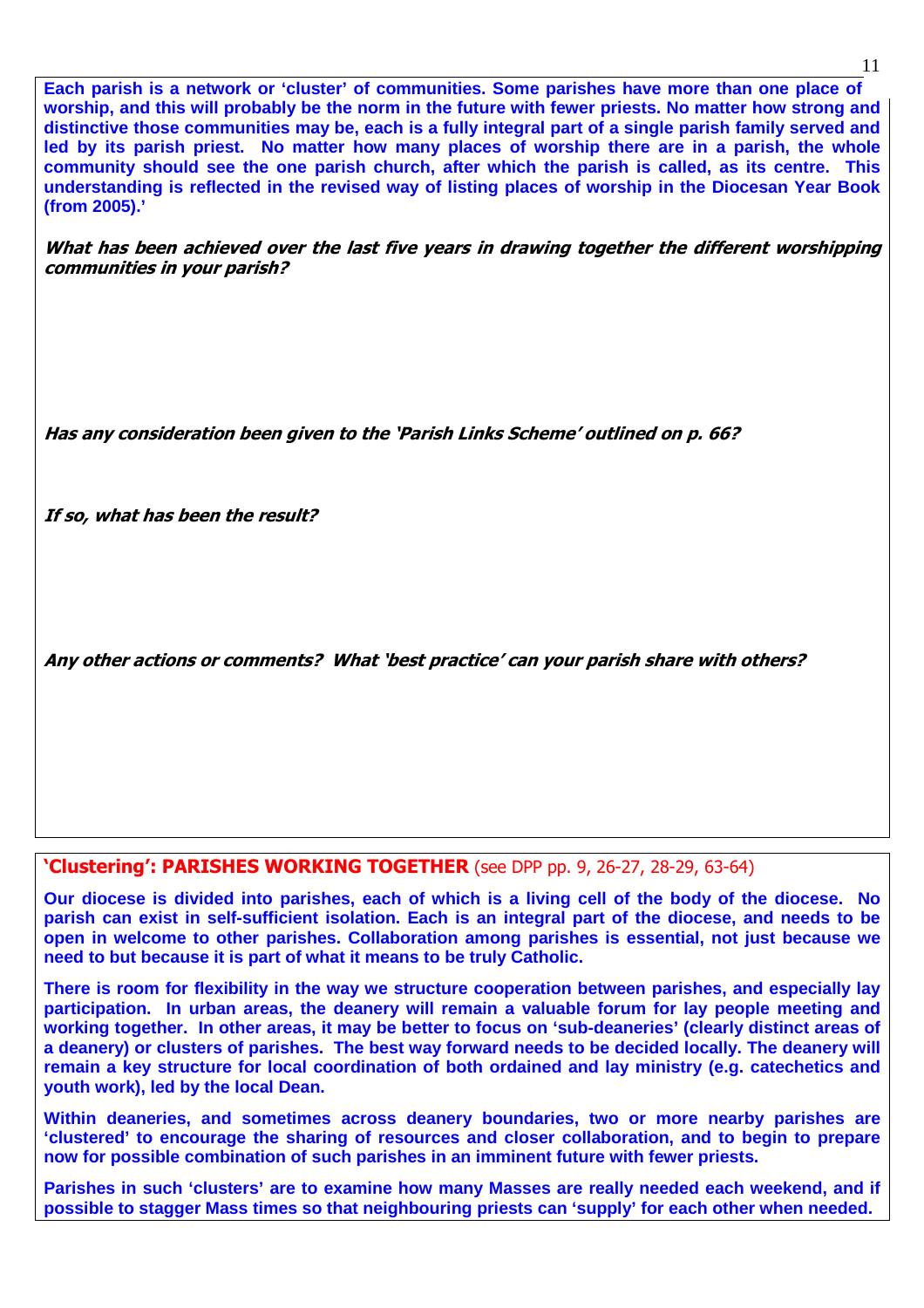What has been achieved over the last five years in active and fruitful 'clustering' with neighbouring parishes? *(PLEASE NOTE: you will be asked later in this review to assess whether a re-alignment of current parish clusters may be appropriate)*

# Among other things, have any of the following recommendations been implemented?

- Clustered parishes to share resources, personnel, etc as required
- Parishes in clusters to examine the number and times of Masses at weekends to enable cover for each other when required
- Parish priests of clustered parishes to 'swap' on Sundays occasionally

Any other actions or comments? What 'best practice' can your parish share with others?

#### WORKING TOGETHER AS A DEANERY (see DPP pp. 27-28)

**The deanery remains a key structure for strengthening the cooperation and 'communion' of local clergy and lay ministers.** 

**The Dean is appointed by the bishop as his personal representative in an area of the diocese, and works closely with the bishop in coordinating the local ministry of priests, deacons and lay people. He has a key role in ensuring the gradual implementation of the Diocesan Pastoral Plan, and especially of the formal policies contained in this document.** 

#### **Clergy Deanery Meetings**

֧֞֝֬֝֬֝֬֝֬֝֬֝֬

**In each deanery, there are regular meetings of the clergy, priests and deacons, both diocesan and religious, of that grouping of parishes. All are expected to attend meetings and participate as fully as possible in deanery life.** 

#### **Deanery Coordinating Catechist,**

**Each deanery is to appoint a Deanery Coordinating Catechist, whose role is to support parish coordinating catechists and to contribute to the development of catechesis and adult formation in the diocese as a member of the Commission for Evangelisation.**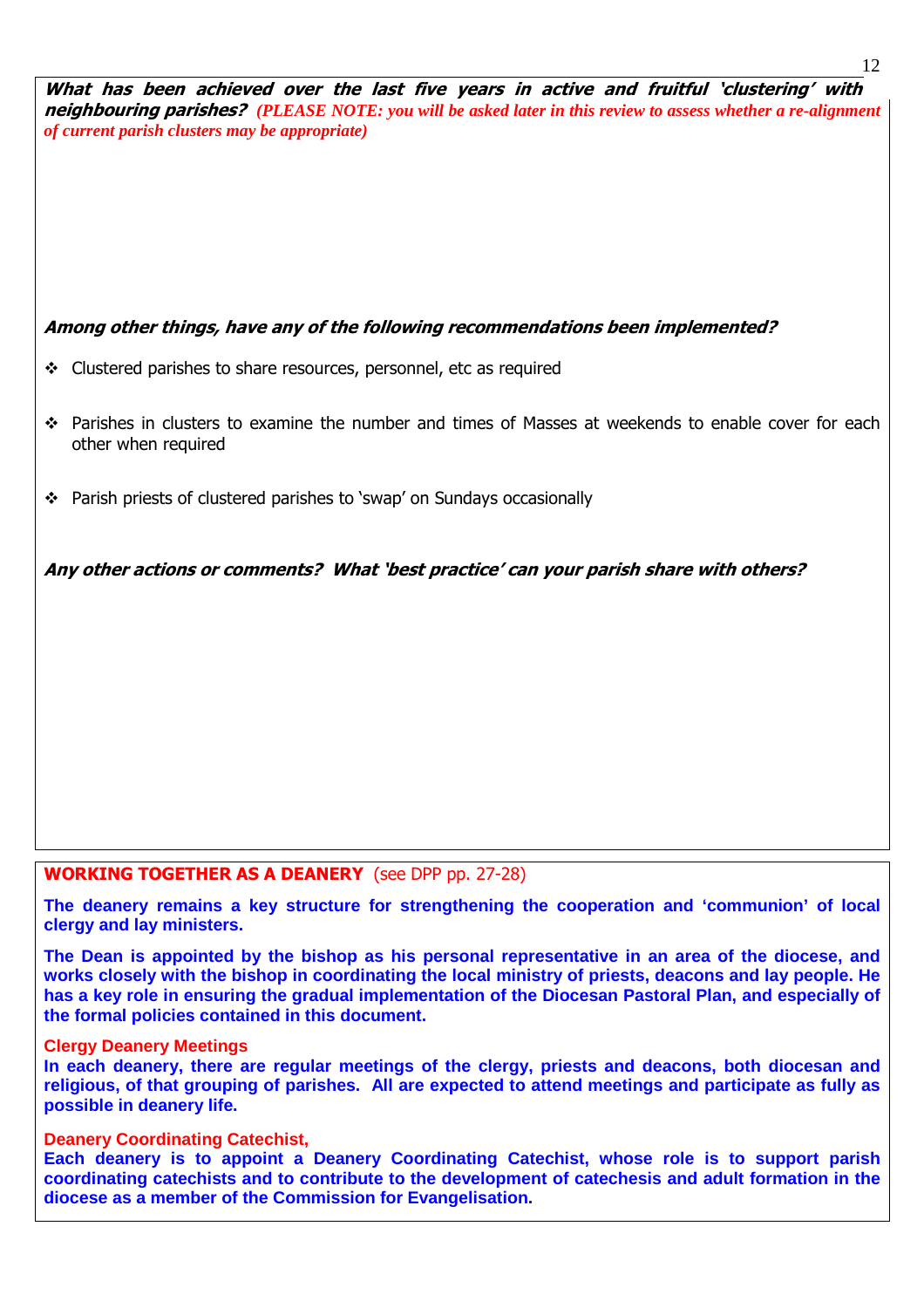**Each deanery is also to appoint the following representatives to diocesan commissions:** 

- **Both a clergy and a lay representative on the Diocesan Youth Commission. Their role is to help develop local youth work, and pro-actively to encourage and support parish involvement in diocesan youth events and activities.**
- **Both a clergy and a lay representative on the Diocesan Commission for Dialogue & Unity.**
- **A lay representative on the Diocesan Commission for Marriage and Family Life.**

**There needs to be flexibility as to whether the deanery, 'sub-deanery' or parish cluster is the best setting for joint activities and events: e.g. adult formation and training, sacramental preparation (especially Confirmation & Marriage), youth work, sharing resources, days of recollection & retreats, social events.** 

**The same flexibility is required in organising opportunities for lay participation in discussion and decision-making at deanery level. The Deanery Forum may work better in urban deaneries than rural ones. Elsewhere, such gatherings might better take place at 'sub-deanery' or cluster level. It is essential, however, that there be formal structures for such lay involvement within each deanery.** 

**Each deanery is to organise an annual event with the presence of the Bishop.**

What has been achieved in your deanery over the last five years to strengthen its effectiveness?

### Have the following appointments been made to Diocesan Commissions from your deanery?

- $\div$  Deanery Coordinating Catechist as a member of Diocesan Commission for Evangelisation
- ❖ Clergy and lay members of Diocesan Youth Commission
- Clergy and lay members of Diocesan Commission for Dialogue and Unity
- Lay member of Diocesan Commission for Marriage and Family Life

Any other actions or comments? What 'best practice' can your deanery share with others?

#### DEVELOPING WORKING IN PARTNERSHIP (see DPP pp. 29-34)

**It is diocesan policy that we develop different forms of lay leadership in every parish and across the diocese.** 

**Every parish is to have a Parish Coordinating Catechist, working with the Deanery Coordinating Catechist to ensure the best possible catechesis, adult formation, sacramental preparation, etc.** 

Has your parish appointed a Parish Coordinating Catechist?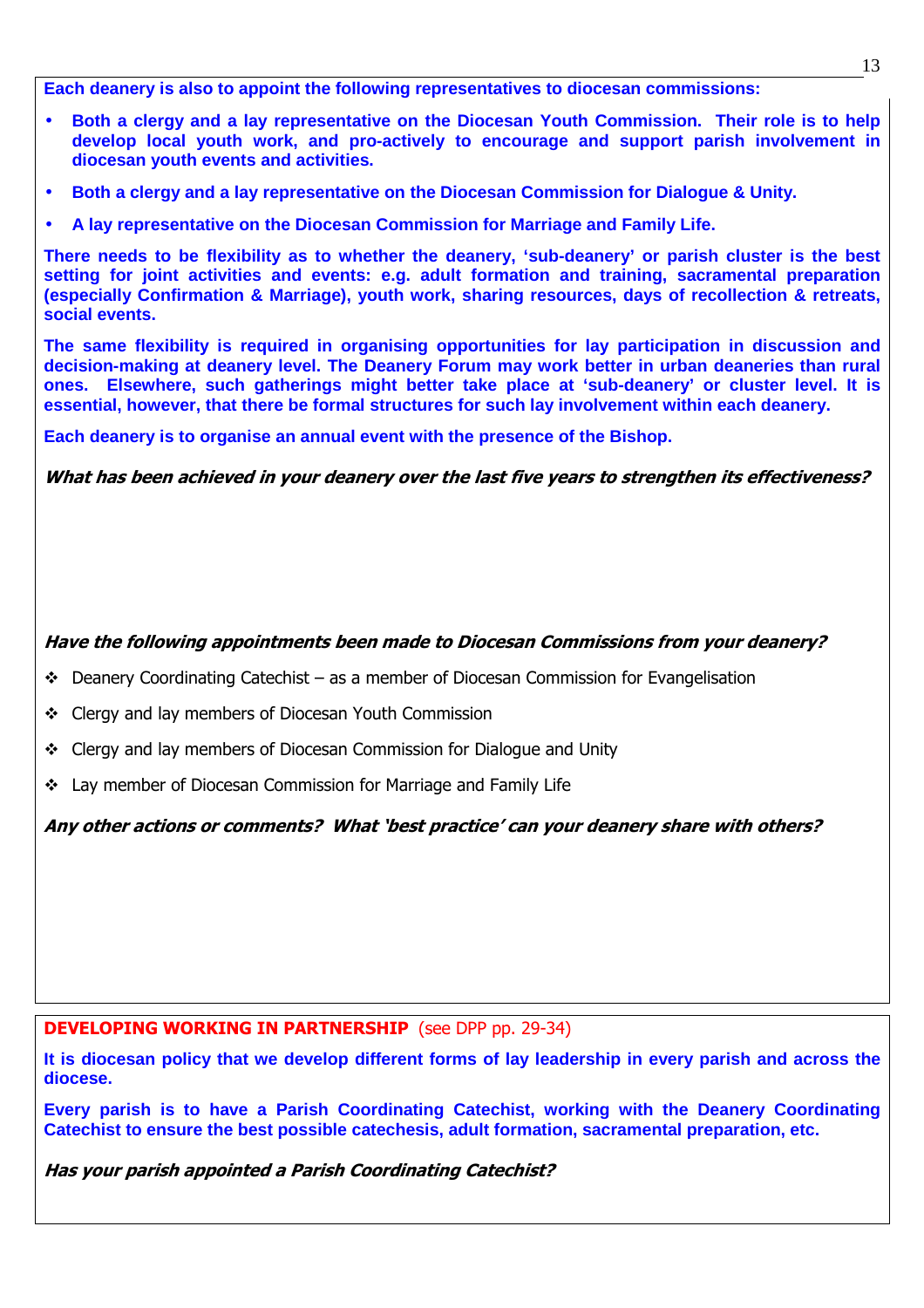What forms of lay leadership have been developed in the parish over the last five years?

### Have any of the following actions, as recommended on DPP pp. 29-34, been implemented?

Parish Needs and Skills Audit

ֺ֝

- $\div$  Training for specific roles in the parish
- \* 'Parish Opportunities Fair' or equivalent

Any other actions or comments? What 'best practice' can your parish share with others?

# ADULT RELIGIOUS FORMATION AND EDUCATION (DPP pp.33-34)

#### Diocesan Adult Religious Education Programme

The original discussions at every level of the diocese highlighted as a key priority the need for a diocesan programme of adult religious formation and education, delivered locally where possible. Over the last four years, we have developed and delivered the diocesan 'Learning Together' programme of study days, 12 each year on both teaching and pastoral issues. For those who wish, levels of the 'Diocesan Certificate' are awarded.

From the comments of your parishioners who have taken part, what is your assessment of this programme so far? Any comments and suggestions?

How can we better encourage parishioners to attend such study days?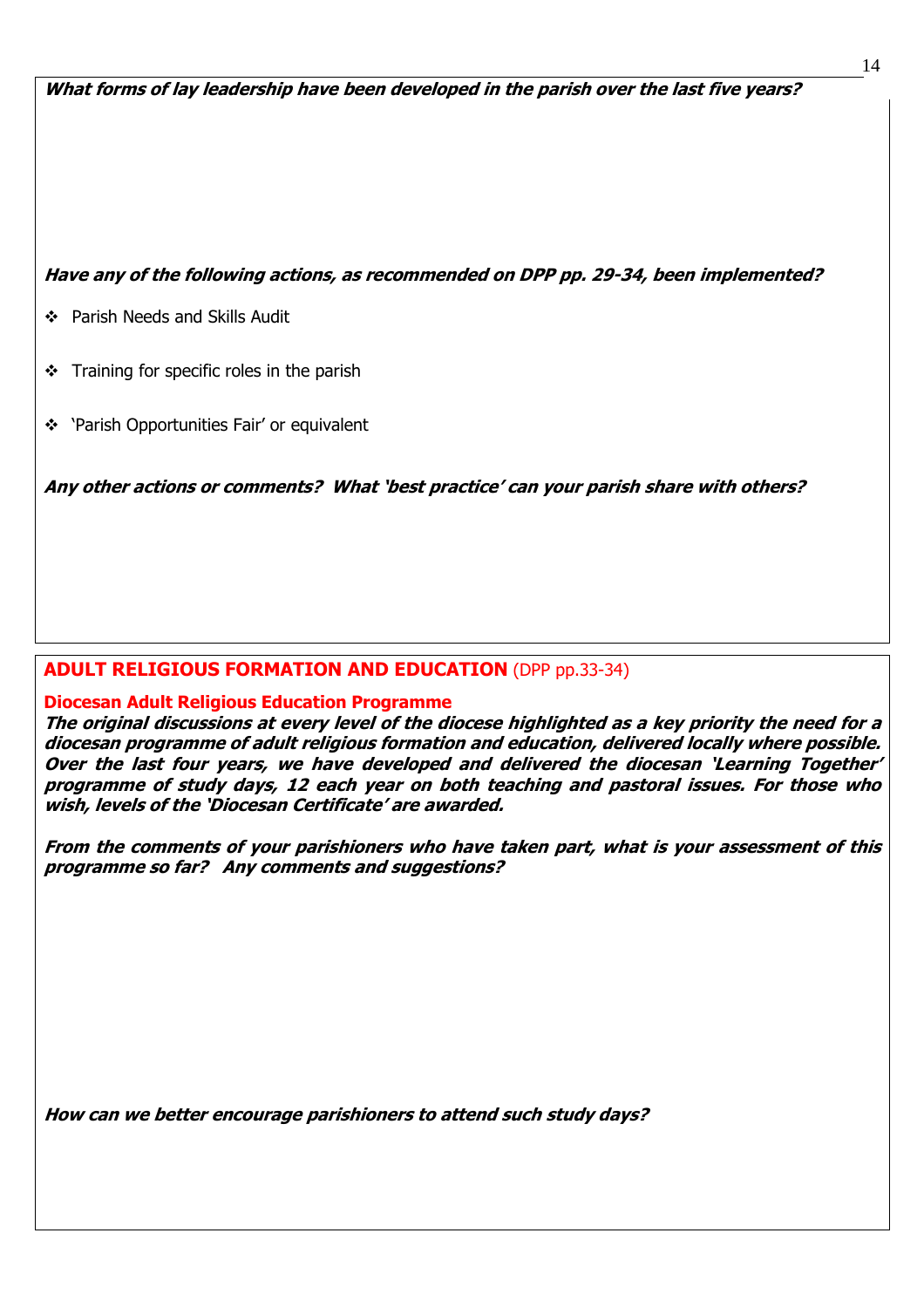Parish Adult Religious Education Programmes Over the last five years, what adult education programmes have been provided in the parish? What 'best practice' can your parish share with others?

WORKING TOGETHER WITH OTHER CHRISTIANS (DPP pp.34-35)

What new ecumenical activities have been developed over the last five years?

Any other comments and suggestions? What 'best practice' can your parish share with others?

# WORKING WITH PEOPLE OF OTHER FAITHS (DPP p. 35)

What new inter-faith activities have been developed over the last five years?

Any other comments and suggestions? What 'best practice' can your parish share with others?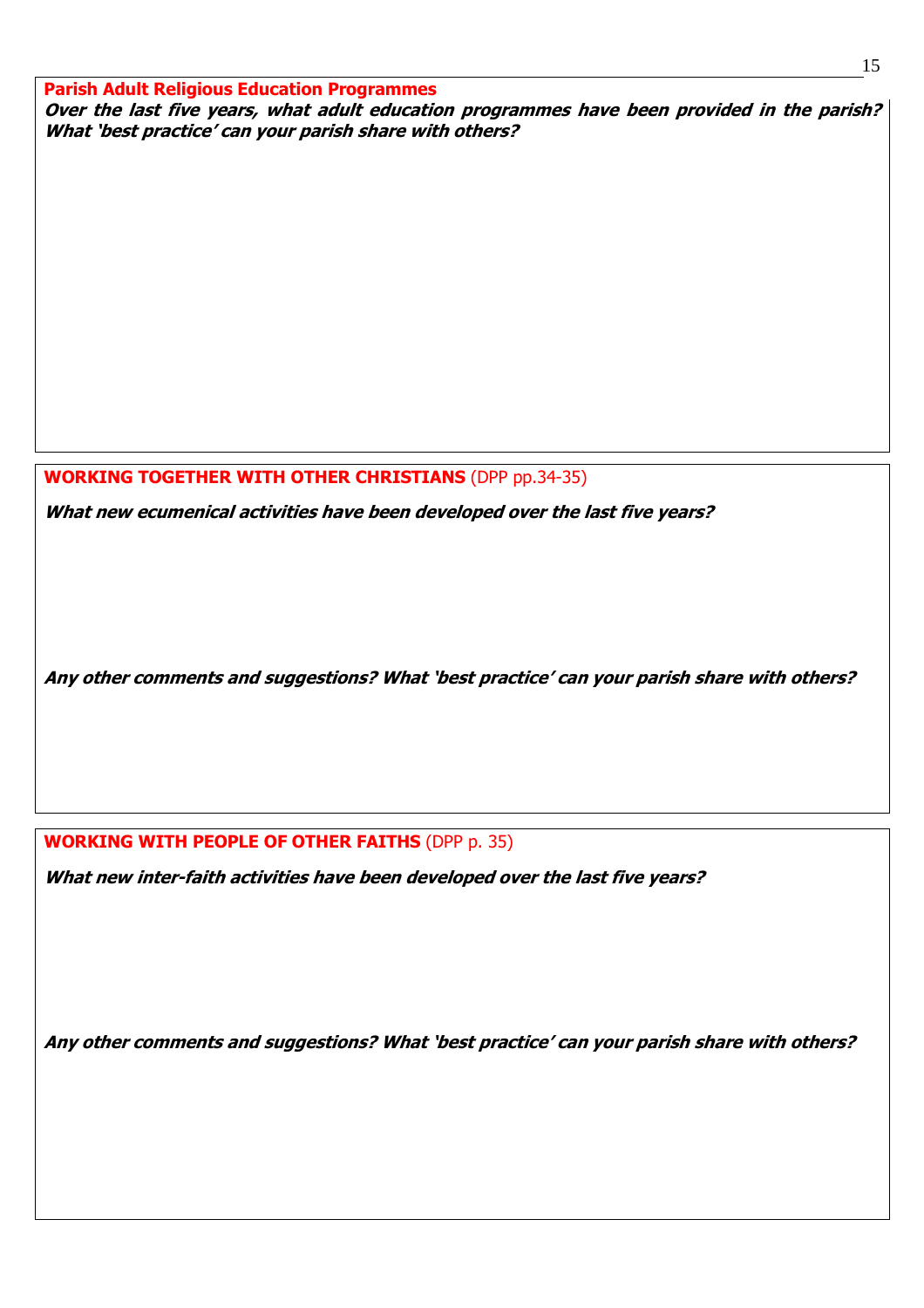### INVOLVING LAY PEOPLE IN DECISION-MAKING (see DPP pp. 36-37)

#### Diocesan Council of Laity

**A Diocesan Council of Laity will be established, with one lay representative from each canonical parish. Such a representative will usually be the lay chairperson of the Parish Pastoral Council or its equivalent, or that person's delegate. The Council will meet twice a year with the Bishop to discuss, be consulted on and contribute to the planning of key aspects of the life and mission of the diocese.** 

The Diocesan Council of Laity has now been established for four years, and meets twice a year, providing a report on a particular pastoral topic for consideration at parish level. In your view, has this been a fruitful addition to diocesan life? Any comments or suggestions?

Has your parish made fruitful use of the reports on pastoral topics provided after each meeting of the Council of Laity?

#### Deanery Forum

ׇ֞֘

ׇ֞֘

**'There will be a forum or fora for lay discussion and collaboration within every deanery. This could be (a) one forum for the whole deanery (especially in urban deaneries); (b) separate fora for parts of a deanery; (c) separate fora in more rural deaneries for clusters of parishes, although still feeding into a single deanery report of some kind on issues for discussion.'** 

Establishing an effective lay body at deanery level has long proved difficult and rather ineffective in most deaneries. Some deaneries have now established regular meetings of the chairpersons of Parish Pastoral Councils as an alternative to the old Deanery Pastoral Councils.

What, if anything, has been established in your deanery, and how fruitful is it proving? Any suggestions?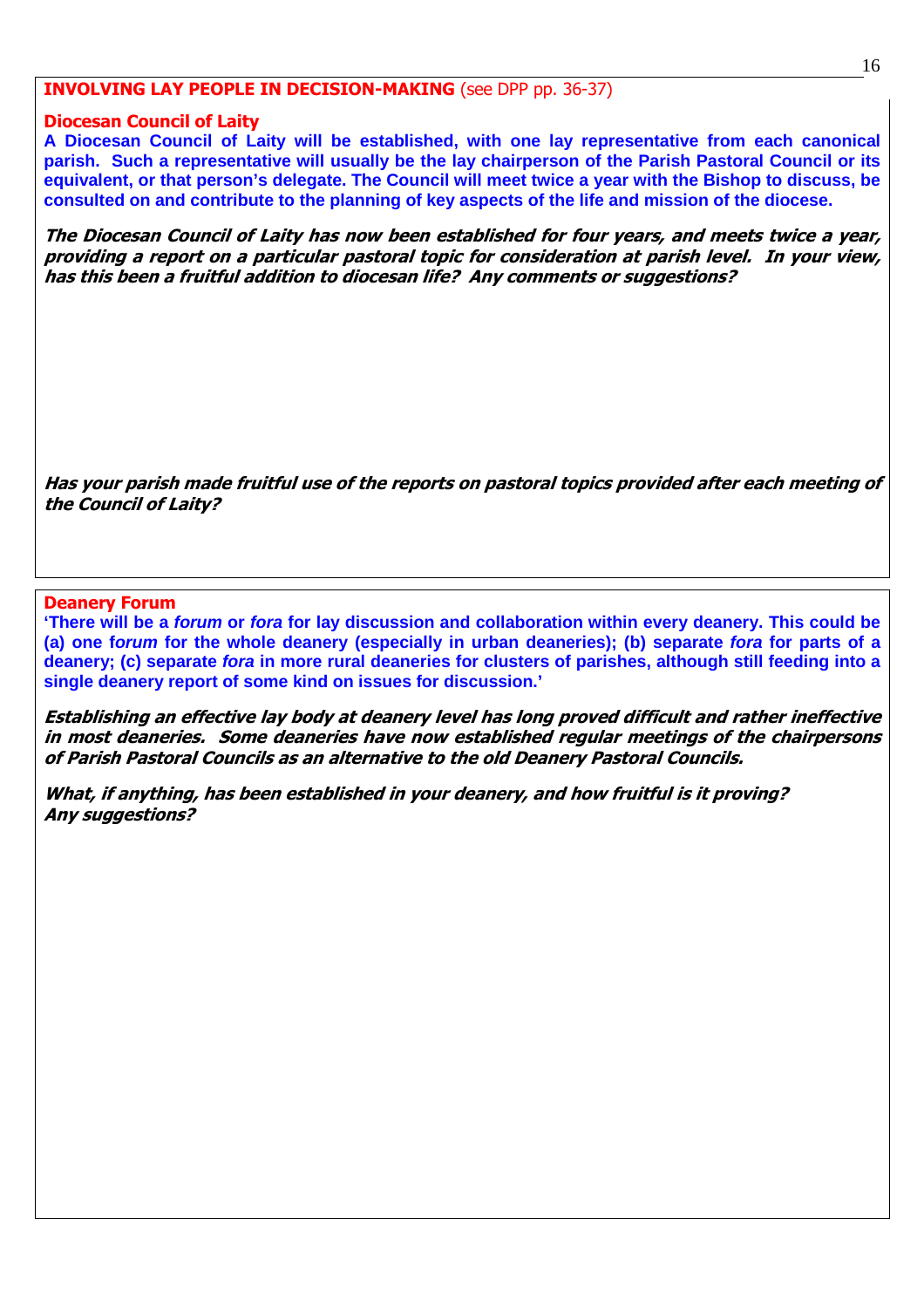**'It is diocesan policy that every parish have an established public forum of some kind to enable lay consultation and participation in parish pastoral life and planning. Parishes are left to organise what kind of arrangement is most appropriate, although this should be decided at an open meeting of the parish rather than by the clergy alone. The main options are an established Parish Pastoral Council and an open Parish-in-Council.'** 

The policy statement above has been qualified by the diocesan policy on 'Parish Structures for Lay Participation' which was promulgated in May 2006, requiring every parish to have an effective Parish Pastoral Council or equivalent, in line with the flexible approach of that document.

What is your present structure for such lay participation, and how would you assess its effectiveness?

Does your council regularly discuss pastoral issues, such as sections of the Diocesan Pastoral Plan and the reports from the Council of Laity?

Any other comments? What 'best practice' can your parish share with others?

# SECTION 4: TOGETHER IN PRAYER – LIVING THE SACRAMENTS

#### TOGETHER IN PRAYER (see DPP pp. 37-39

Have any of the following actions, as recommended on DPP pp. 37-39, been implemented?

- $\div$  Times of prayer as part of all sacramental preparation programmes
- $\div$  Further development of parish prayer groups
- Parish lending library

ׇ֞֘

❖ Prayer intentions board or book at the back of church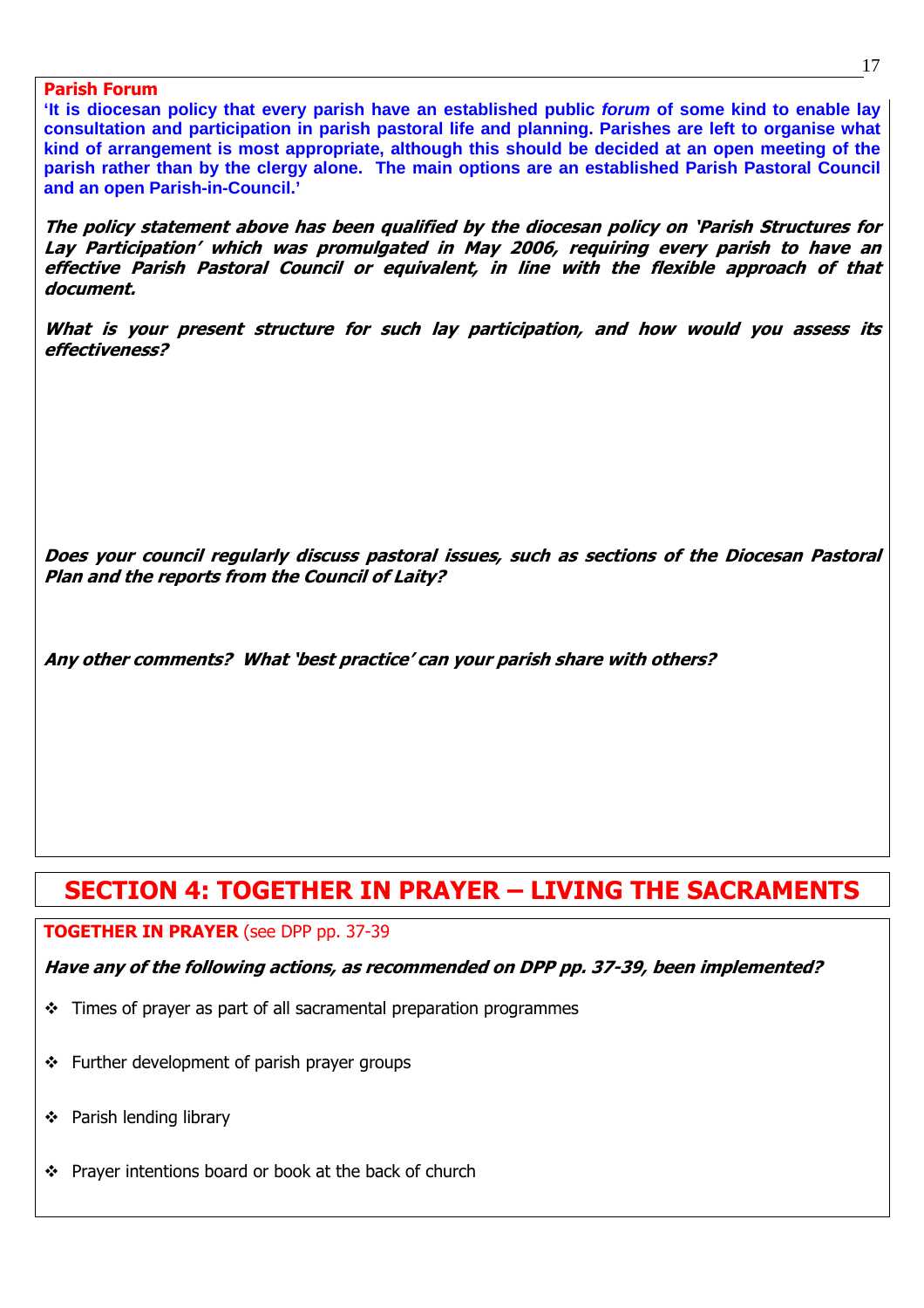- Parish celebration of the Divine Office (Morning Prayer, Evening Prayer)
- Regular Adoration of the Blessed Sacrament
- Scripture-reflection group

ֺ֝

- ❖ Parish days of recollection/retreat
- Encouragement of involvement in diocesan pilgrimages (locally, and overseas)
- $\div$  Encouragement of use of spiritual direction

Any other comments and suggestions? What 'best practice' can your parish share with others?

# RITE OF THE CHRISTIAN INITIATION OF ADULTS (see DPP p. 40)

**'It is diocesan policy that the Rite of Christian Initiation of Adults (sometimes called 'Journey in Faith') is the normative process for welcoming unbaptised adults as well as baptised adults seeking reception into full communion with the Catholic Church. The Rite allows for flexibility in special circumstances, but every parish or cluster of parishes should have an RCIA programme in place.** 

**Unless there is a very strong pastoral reason why this should not be the case, initiation or reception should take place at the Easter Vigil.** 

**Unless there are insuperable practical difficulties, all Catechumens and Candidates from across the diocese should attend the Rite of Election at St John's Cathedral on the afternoon of the First Sunday of Lent, with their priests, sponsors, families, friends and members of their parish communities.'** 

Has the policy above been implemented in your parish?

What still needs to be implemented?

Any other comments? What 'best practice' can your parish share with others?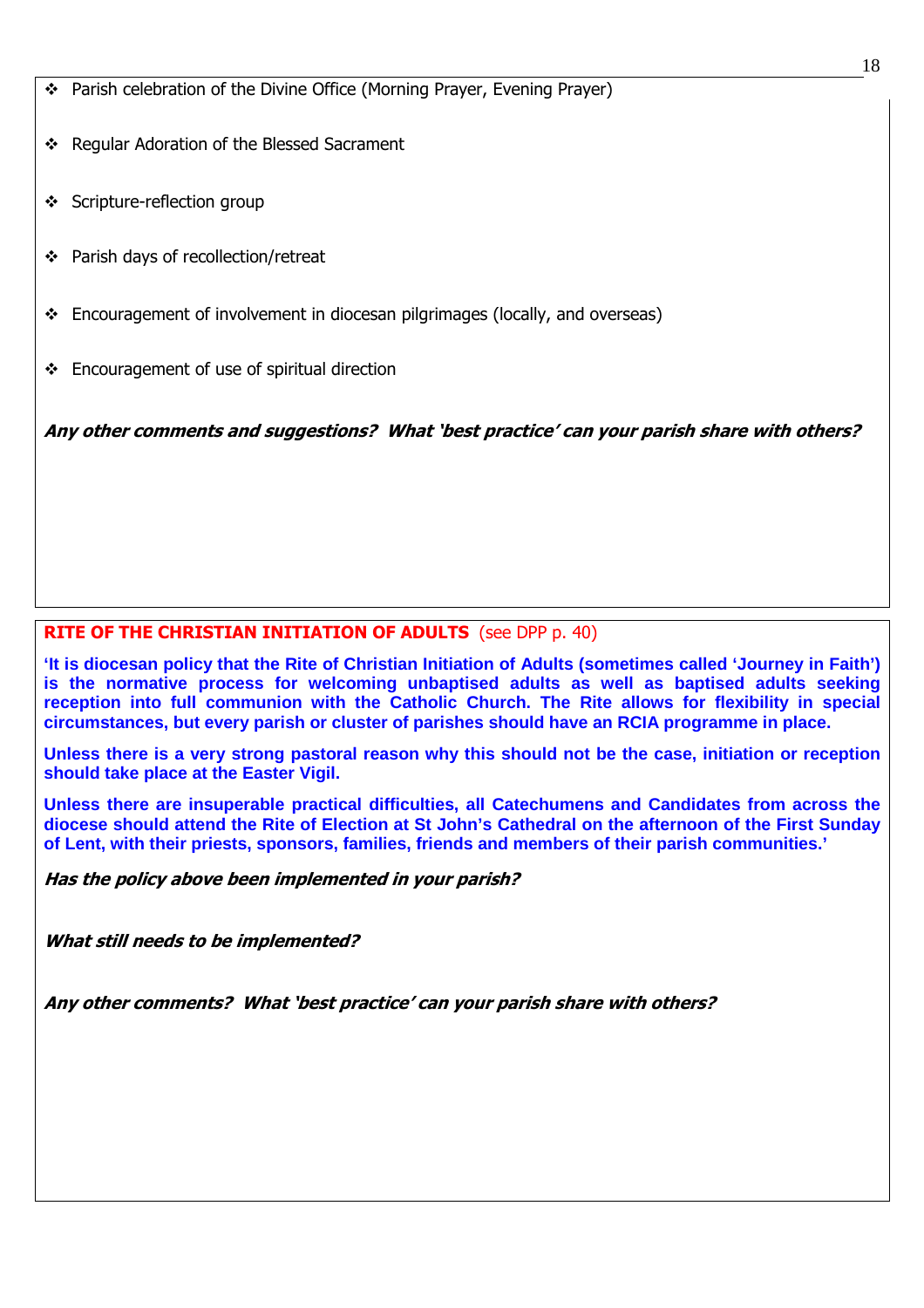#### BAPTISING CHILDREN (see DPP pp. 41-43)

#### Welcome into the Church

**'Baptism always involves welcome into the community of the Church, and this communal aspect of baptism must always be celebrated in some way. Baptism can never be a private ritual simply for the family and friends of those being baptised.'** 

#### Baptism Preparation

**'It is diocesan policy that every parish provide a full and adequate preparation programme for infant baptism, and that attendance be required for parents having their first child baptised, as well as for others when appropriate. Godparents should also attend when possible.'** 

**'The canonical requirements should be fully respected which require for an infant to be baptised that there be 'a well-founded hope that the child will be brought up in the Catholic faith.' If such a hope is truly lacking, the baptism should be delayed until the parents are ready to take on the serious responsibilities involved in having their children baptised (Canon 868). This is why the proper preparation of parents for the baptism of their children is so essential.'** 

#### Baptism in one's own parish community

**'As a rule and unless a just reason suggests otherwise, an adult is to be baptised in his or her proper parish church, and an infant in the proper parish church of the parents (Canon 857.2).'** 

#### **Godparents**

**'The canonical requirements regarding the choice of godparents should be respected. A godparent represents the Catholic Church, and must therefore be a confirmed, practising Catholic aged 16 or above (Canon 874). Other committed Christians may be invited to be 'Christian Witnesses' at the baptism.'** 

#### Have the policies above been implemented in your parish?

What still needs to be implemented?

# Have any of the following actions, as recommended on DPP pp. 41-43, been implemented?

- $\cdot$  Baptism preparation course of 2 or 3 evenings, or equivalent
- ❖ Baptism during Sunday Mass when appropriate
- Public welcome at Sunday Mass for babies baptised outside Mass
- ❖ Pastoral visit to home of baptised
- Monthly weekday 'Buggy Mass' for parents with their babies & toddlers
- Annual Mass or other liturgical celebration for all children baptised during previous year
- First anniversary card to each child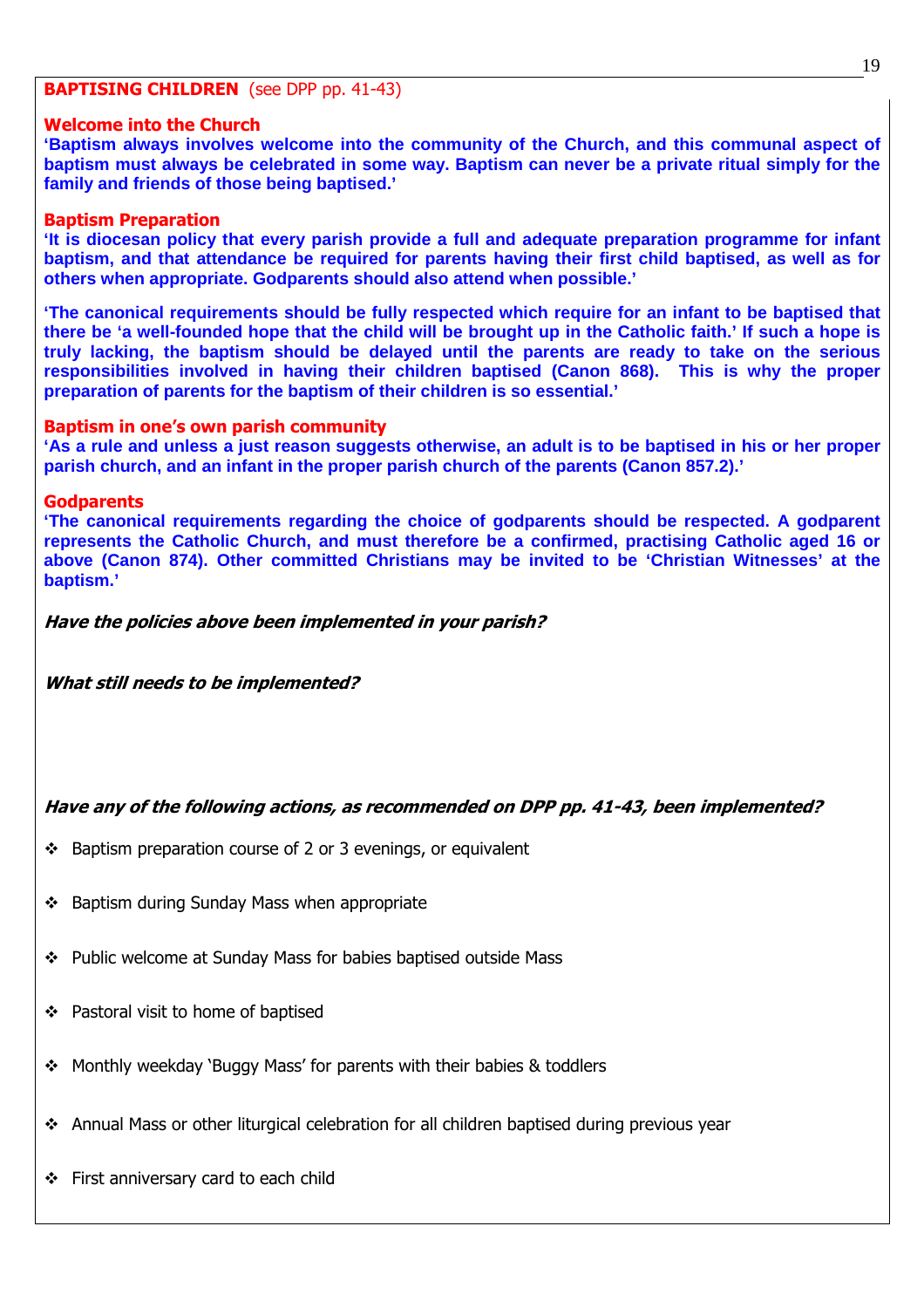Families encouraged to celebrate yearly baptism anniversaries

 $\div$  Provision of parenting sessions

Any other comments? What 'best practice' can your parish share with others?

# CONFIRMATION OF YOUNG PEOPLE (see DPP pp. 43-44)

**'It is diocesan policy that Confirmation will always be administered by the Bishop, except in danger of death, or when the faculty has been given to a priest to receive a person into Full Communion with the Catholic Church or to confirm for some other special reason.'** 

#### Age for Confirmation

**'It is also diocesan policy that, except in the danger of death, Confirmation will be administered in secondary school Year 10 (the school year in which a young person reaches the age of 15) or above.'**

#### Confirmation Liturgy

**'All Confirmation Masses should be organised using the norms issued by the Bishop in July 2003.'** 

Has the policy above been fully implemented in your parish?

What still needs to be implemented?

Is the Diocesan Confirmation Pack being used in your parish?

# Have any of the following actions, as recommended on DPP pp. 41-43, been implemented?

- ❖ Invite Bishop to meet Confirmation group before Confirmation
- Establish post-Confirmation group and/or activities
- First anniversary card sent to all confirmed
- First anniversary reunion Mass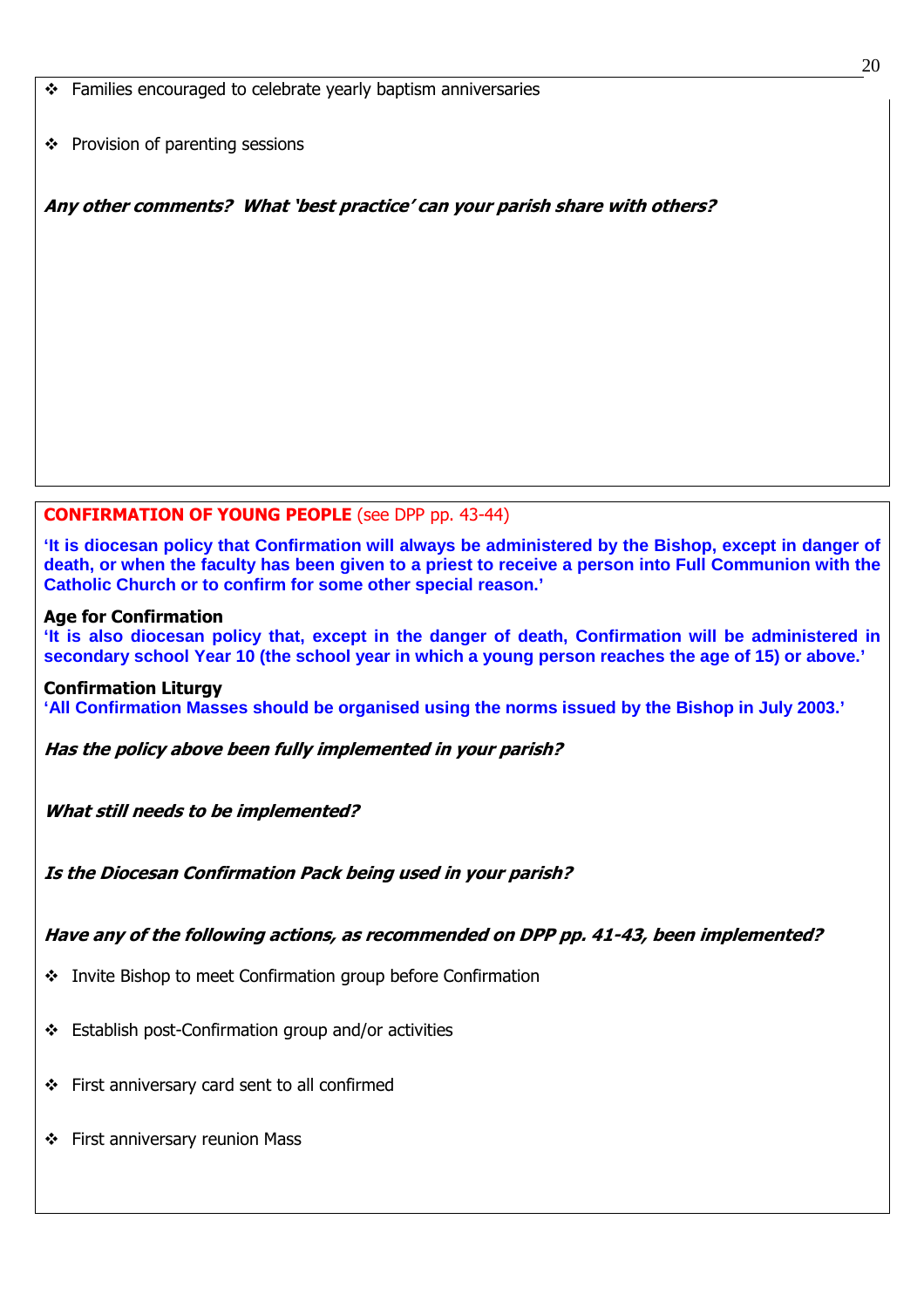What is your thinking after five years of the change of practice in the diocese on the age for Confirmation, and our way of preparing for and celebrating Confirmation?

Any other comments? What 'best practice' can your parish share with others?

### **THE EUCHARIST** (see DPP pp. 44-50)

#### Number of Masses

ׇ֞֘

**'Because of the community aspect of Sunday Mass, and our preparation for an imminent future with fewer priests, it is diocesan policy that there should only be as many places of worship and celebrations of Mass in each parish as are really needed rather than preferred. Priests need permission from the Bishop to say more than one Mass each day, and they may not celebrate more than three Masses on any day (with Sunday beginning on Saturday evening). See Code of Canon Law, canon 905.'** 

How has the policy above been implemented over the last five years? Is there still more reflection and decision-making needed?

# Have any of the following actions, as recommended on DPP pp. 44-50, been implemented?

- More use of prayerful silence at Mass
- Training and commissioning of Ministers of the Word (Readers)
- \* Provision and encouragement of Holy Communion under both kinds

Any other comments? What 'best practice' can your parish share with others?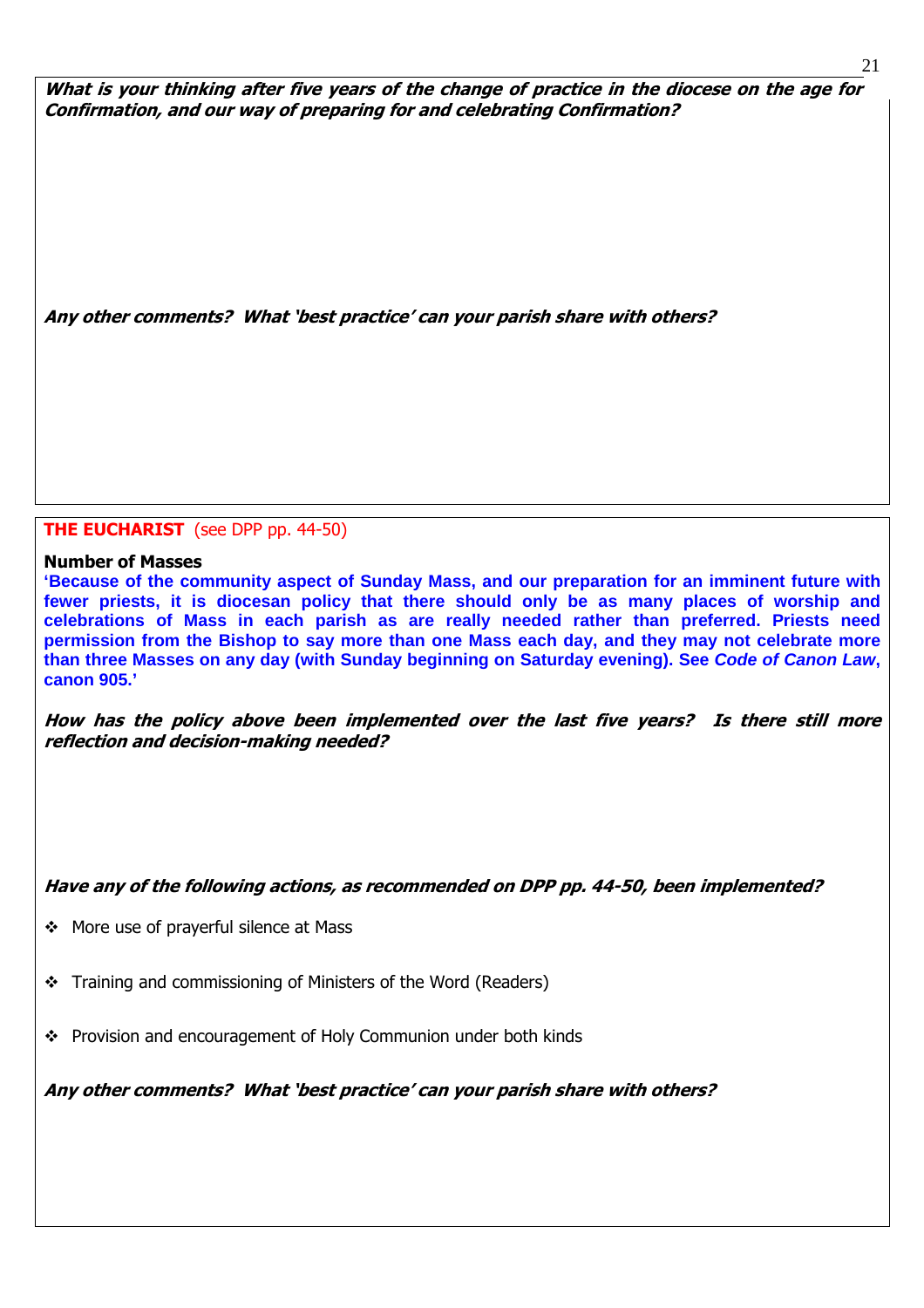#### Celebrations of the Word and Holy Communion

**'Only when the celebration of the Eucharist is impossible on a Sunday (either in the local church or somewhere reasonably near) can another form of celebration be used. In our diocese, with the current number of active and retired priests, a "Celebration of the Word and Holy Communion" should be used on a Sunday only in emergency (for example the sudden illness of the priest with no supply possible at such short notice). Permission must be sought first from either the Bishop or Vicar General.** 

**It should also be noted that Rome does not encourage the frequent use of such celebrations even on weekdays. The various ministries (leading the celebration, ministry of the Word, ministry of Holy Communion, etc) should be exercised by different people when coordinated by a lay person rather than a deacon.'** 

Has parish practice changed in any way over the last five years regarding such weekday celebrations?

First Holy Communion

ֺ֝

**'It is diocesan policy that First Holy Communion should be received in primary school Year 3 (the school year in which a child reaches the age of 8) or above. A child's readiness for First Holy Communion will be decided by parents, child, priests and catechists together. It needs to be remembered that First Holy Communion is a rite of deeper initiation into the life and worship of the Church.'** 

Has the policy above been implemented in your parish?

What is your thinking after five years of the change of practice in the diocese on the age for Confirmation, and our way of preparing for and celebrating Confirmation?

Any other comments? What 'best practice' can your parish share with others?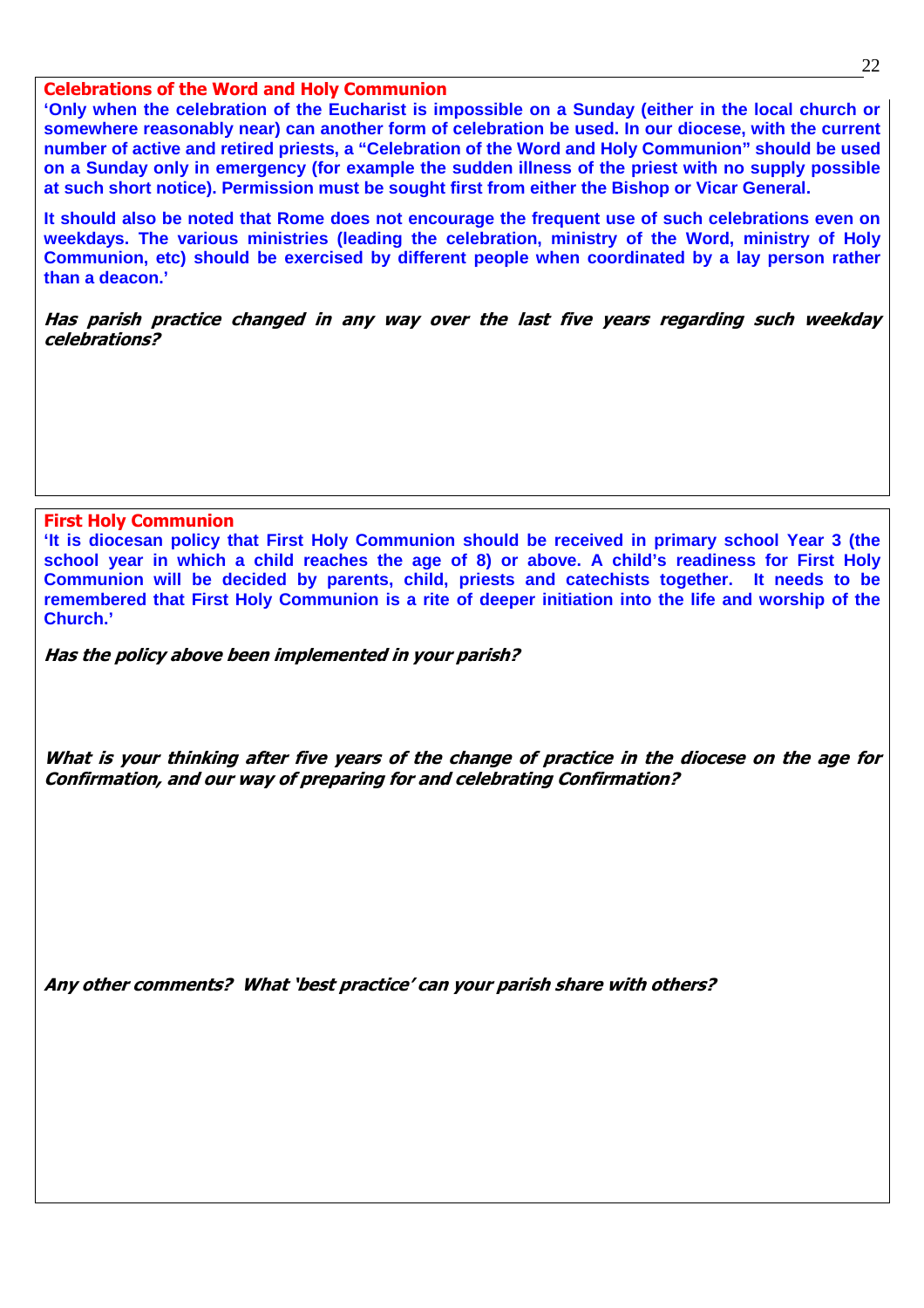#### Extraordinary Ministers of Holy Communion

**'In our diocese, anyone taking on such a ministry must be invited by their parish priest; attend both parish training and a diocesan commissioning day; and be commissioned by the Bishop (for one year, renewable on an annual basis by the parish priest). Anyone in School Year 10 and above who has been confirmed may be a minister.'** 

Do you have any thoughts on this now well-established way of commissioning Extraordinary Ministers in the diocese?

# **ANOINTING OF THE SICK (see DPP p. 51)**

Does your parish celebrate an annual (or more frequent) Mass with the Anointing of the Sick?

Any other comments or suggestions? What 'best practice' can your parish share with others?

# MARRIAGE (see DPP pp. 51-53)

Have any of the following actions, as recommended on DPP pp. 51-53, been implemented?

- $\div$  Further development of parish marriage preparation
- Explore ways to support newly-married couples
- Annual parish opportunity for renewal of marriage vows
- Annual Marriage Jubilees Mass

ׇ֞֘

Encouragement to couples to attend Diocesan Jubilees Mass at the Cathedral

Any other comments or suggestions? What 'best practice' can your parish share with others?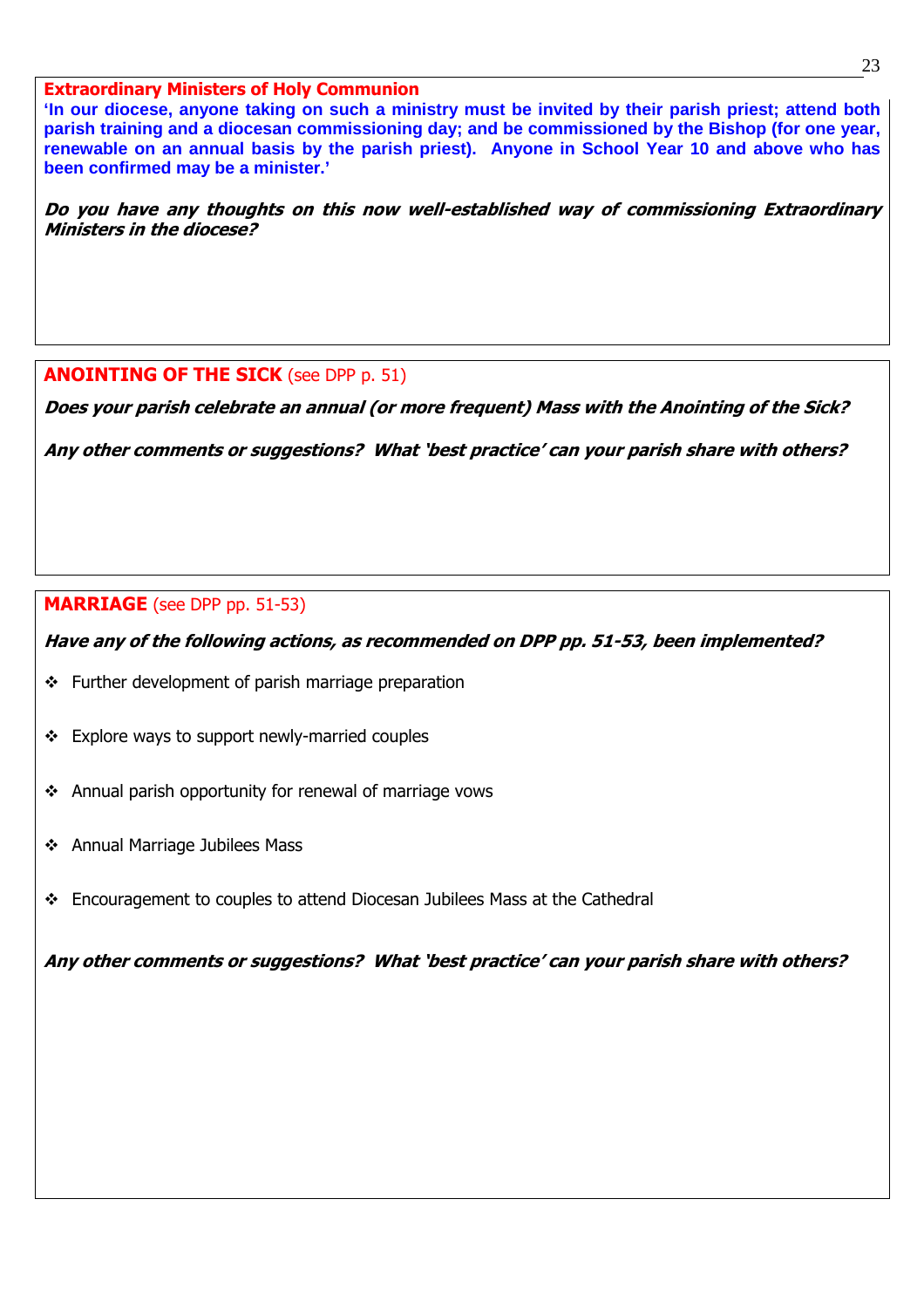#### **ORDINATION** (see DPP pp. 53-57)

#### Ordinations at the Cathedral

֧֞֝֬֝֬֝֬֝֬֝֬֝֬

**'It is diocesan policy that all priestly and diaconal ordinations take place at the cathedral unless there is a very strong pastoral or personal reason for another venue. Any priest or deacon is ordained firstly for service of the diocese. A special celebration can later be held in the home parish of the person who has been ordained ('First Mass', etc). Because of the essentially collegial nature of ordination, all the priests of the diocese are to be invited to every priestly ordination, and all deacons (and their wives) to every ordination to the permanent diaconate.'** 

We await the first priestly ordinations, hopefully in 2010.

#### ONGOING FORMATION of priests and deacons

**'All ordained ministers need ongoing spiritual renewal and formation throughout their time of service. This is not an optional extra, but a pastoral necessity (cf. Canon 279).'** 

A diocesan policy on the Ongoing Formation of Priests was agreed in 2005, and revised in 2006. Deacons have their own programme, but are also invited to some of the twice-yearly Ongoing Formation Days.

Any comments or suggestions?

RELIGIOUS (see DPP p. 57)

How are local religious communities involved in your parish life?

Any other comments or suggestions? What 'best practice' can your parish share with others?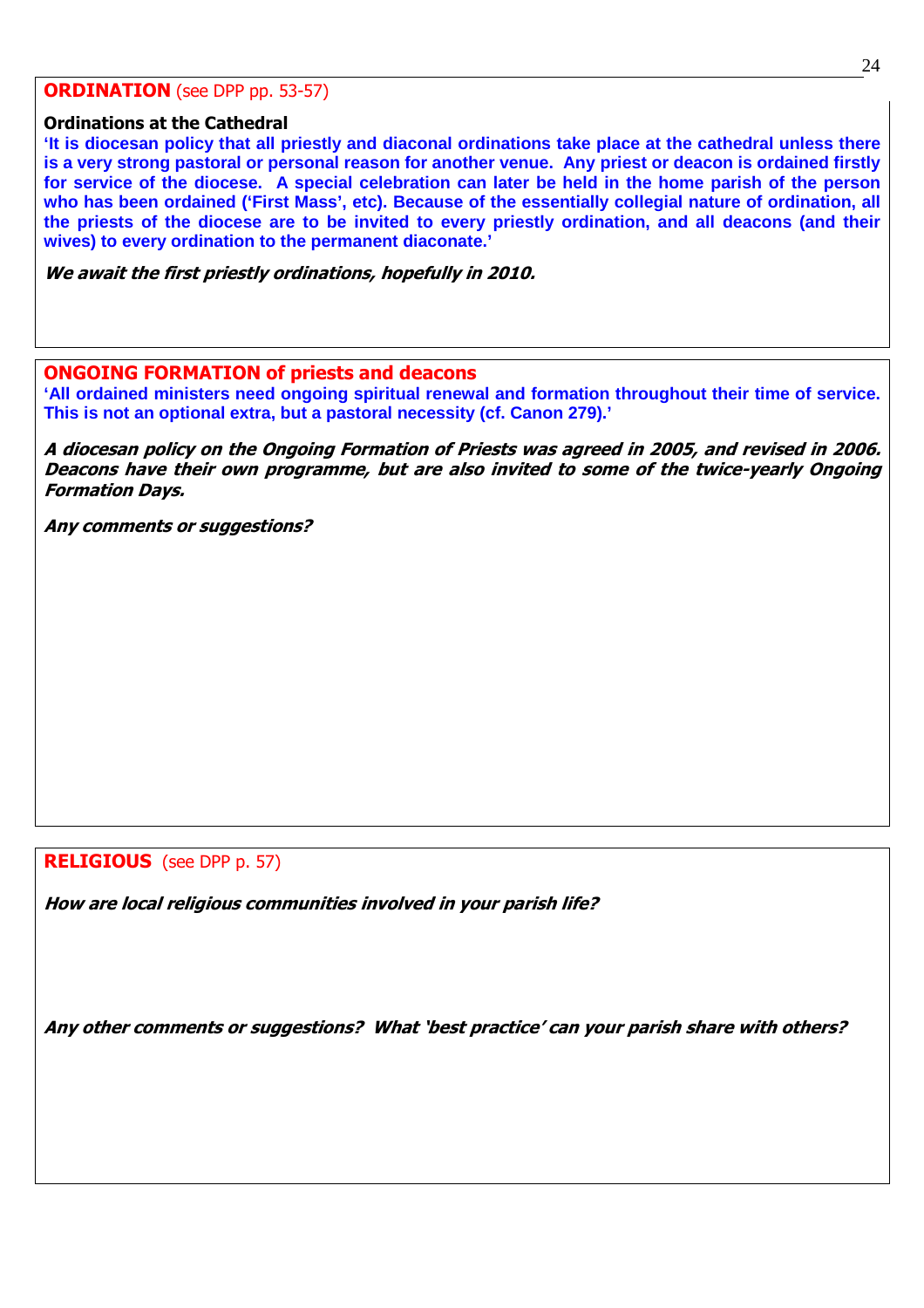# SECTION 5: FINANCES, NEW STRUCTURES, ETC

**FINANCES** (see DPP pp. 58-59)

ֺ֝

**'It is diocesan policy that there be full openness and transparency about finances at every level (parish, diocese, etc). Canon Law requires every parish to have a Finance Committee.'** 

Has the policy above been implemented in your parish?

Are annual accounts published for the parish?

Any other comments or suggestions? What 'best practice' can your parish share with others?

#### NEW CHURCHES (see DPP p. 61)

**'Any new or replacement churches to be built in the diocese will require the building to be large enough to accommodate the entire Mass attendance at a single Mass, with room for projected growth.'** 

Any comments?

ׇ֞֘

#### **ST JOHN'S CATHEDRAL** (see DPP p. 9)

**'St John's Cathedral in Norwich is the Catholic cathedral for all of East Anglia, for every parish and every Catholic. It is our policy to develop throughout the diocese a sense of the cathedral being our Mother Church. More use will be made of the cathedral in diocesan life.'** 

Over the last five years, we have tried to give a greater focus to the Cathedral, including the celebration of extra diocesan events there (e.g. Celebration of Marriage & Family Life, Presentation of Diocesan Certificates, Memorial Service for Babies & Children).

Any other comments or suggestions?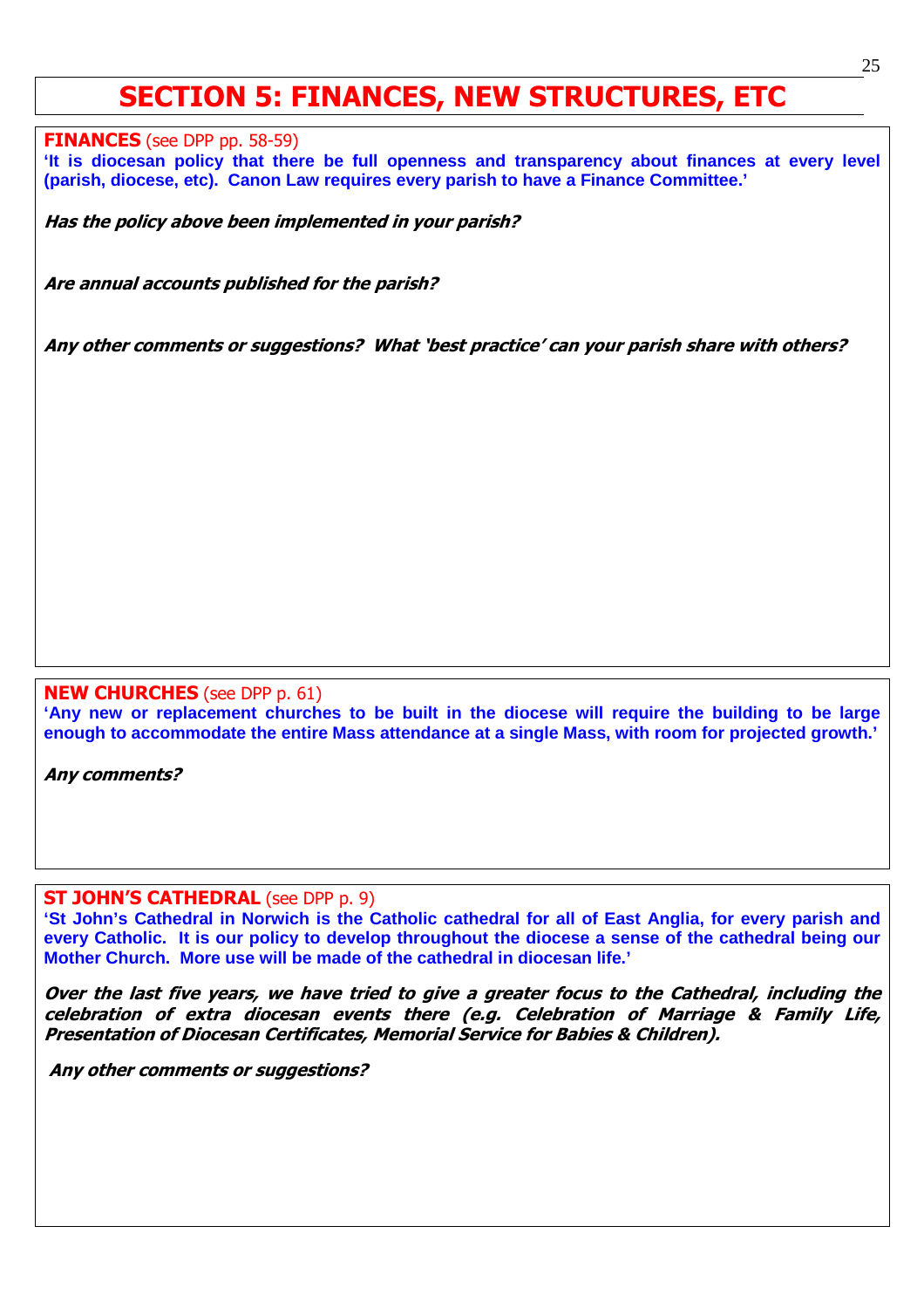# **STRUCTURES** This section should be discussed at deanery level.

# Deaneries (see DPP pp. 59-60)

#### Various changes were made to deaneries in 2004, based on recommendations from clergy consultations.

Hadleigh moved from the Ipswich to the Bury St Edmunds Deanery. Poringland moved from the Norwich to the Coastal Deanery. Dereham moved from the Norwich to the King's Lynn Deanery. A new North Norfolk Deanery was created from various parishes in the Norwich and King's Lynn Deaneries.

4½ years on, what are your reflections on the current deanery structures?

# **Current clusters & future mergers** (see DPP pp. 60-64)

As outlined on pages 60-61, changes were proposed for various parishes and Mass centres; these have all now been implemented, as have most of the proposals on pages 61-62.

Pages 63-64 of the *Diocesan Pastoral Plan* present a series of diocesan-wide clusters, to begin from September 2004. Page 63 gives a list of parishes likely to need to merge in the coming years.

# Since 2003, the following parishes have merged:

- ❖ Holy Apostles, Earlham, and the Cathedral
- ❖ Burnham Market and Walsingham
- Our Lady of Lourdes, Dogsthorpe, and St Peter & All Souls, Peterborough
- Sacred Heart, Bretton, and St Oswald's, Peterborough
- ❖ Cromer and Sheringham
- Sawston and OLEM, Cambridge

Much work has already been carried out in parts of the diocese, notably Peterborough Deanery, and in all the parishes above, but this needs to continue.

Further mergers are almost inevitable during the coming five years. A few attempts have been made over the last couple of years to review the current clusters and proposed future mergers, but this now needs to be undertaken in a way which allows us to begin to move forward as required.

We can no longer leave this to a later date. Decisions now need to be made to enable forward planning.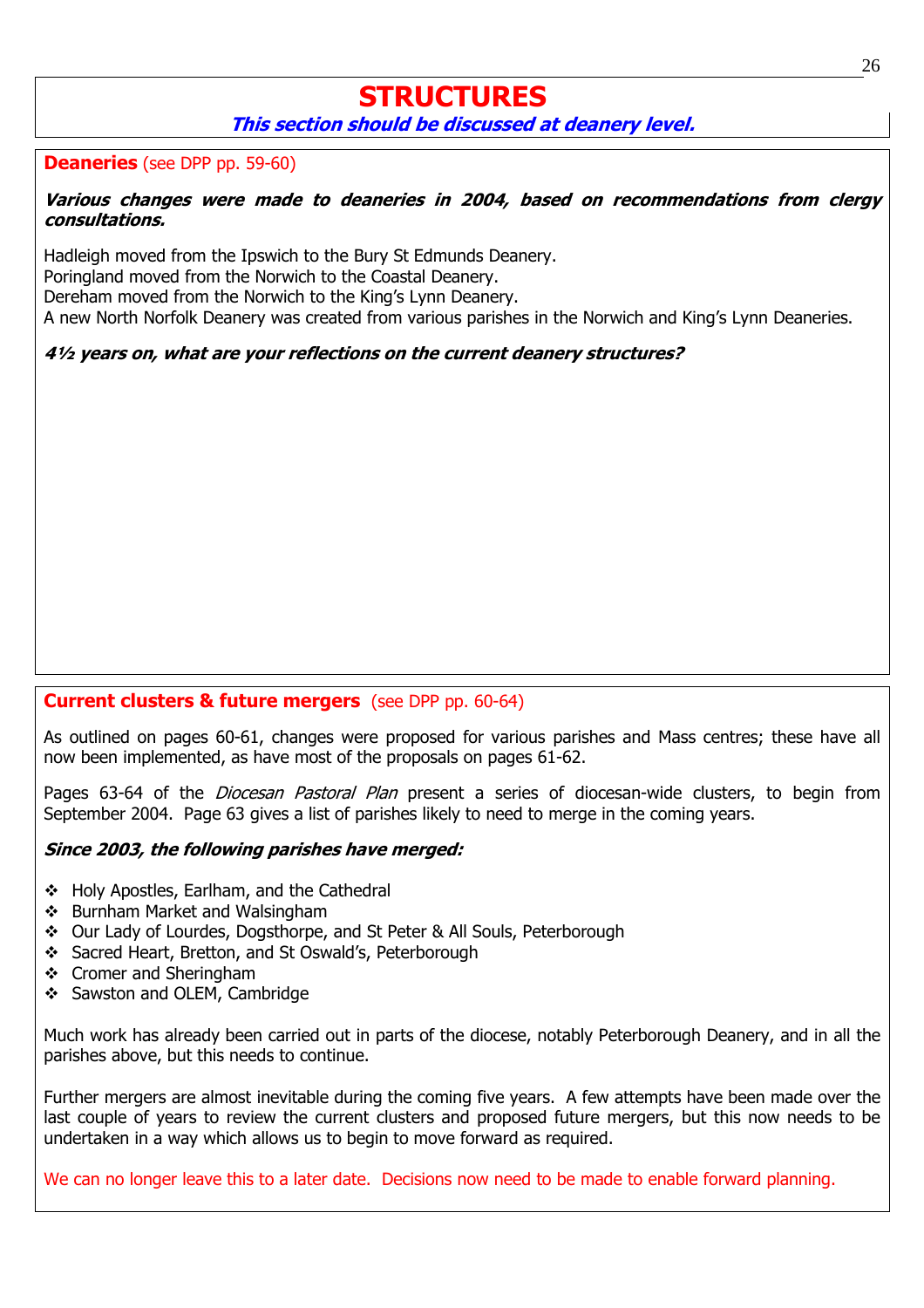Please look afresh at the proposed city and town parish changes on pages 61-62, and the proposed mergers on page 63, and related clusters on pages 63-64.

With what parish or parishes should your parish be clustered, with a possible view to eventual merger?

How viable would such a merger be? What problems, challenges, etc would need to be addressed?

Once any new 'clusters' and probable future mergers are agreed, how can this be moved forward in a practical way?

If your present or past parish has already been through the merger process, what can the diocese learn from that process for future mergers?

Any other comments or suggestions? What 'best practice' can your parish share with others?